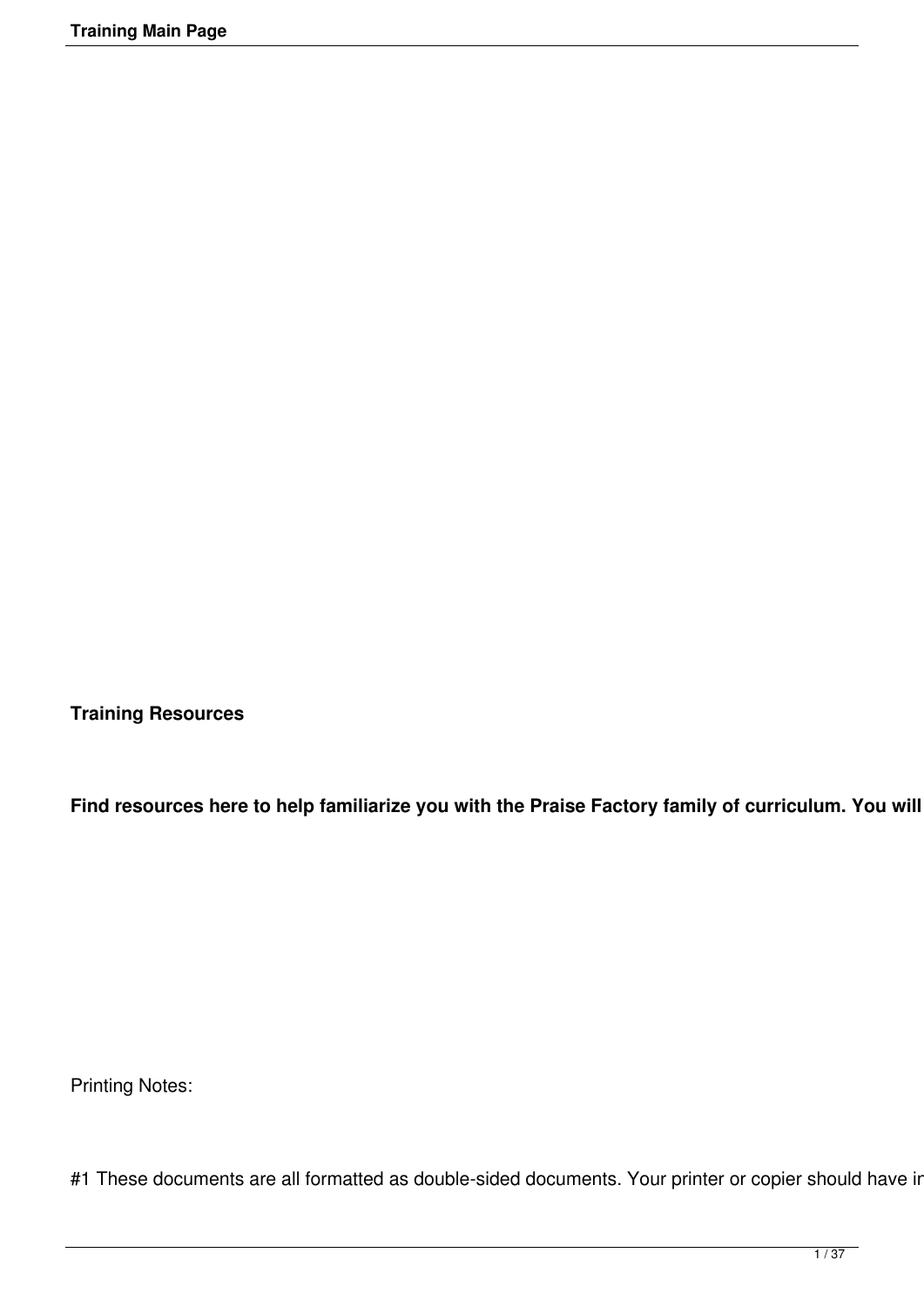#2 Also, these documents are presented in color, but look great in black & white...and are a lot cheaper. Sa

#### *I. Quick Reference Resources*

## **A. Overviews**

These overviews, part of the CHBC Children's Ministry Weekender Binder, can give you a quick glance at t

Overview of the Praise Factory Family of Curriculum

Overview of Teach, Take & amp; Tell

Overview of Big Questions & amp; Answers for little people

**[Overview of The Praise Factory](images/Weekender Binder Portions/BQA Overview.pdf)** 

## **B. Curriculum Brochures**

The brochures for each of the curriculums give you simple but good overviews.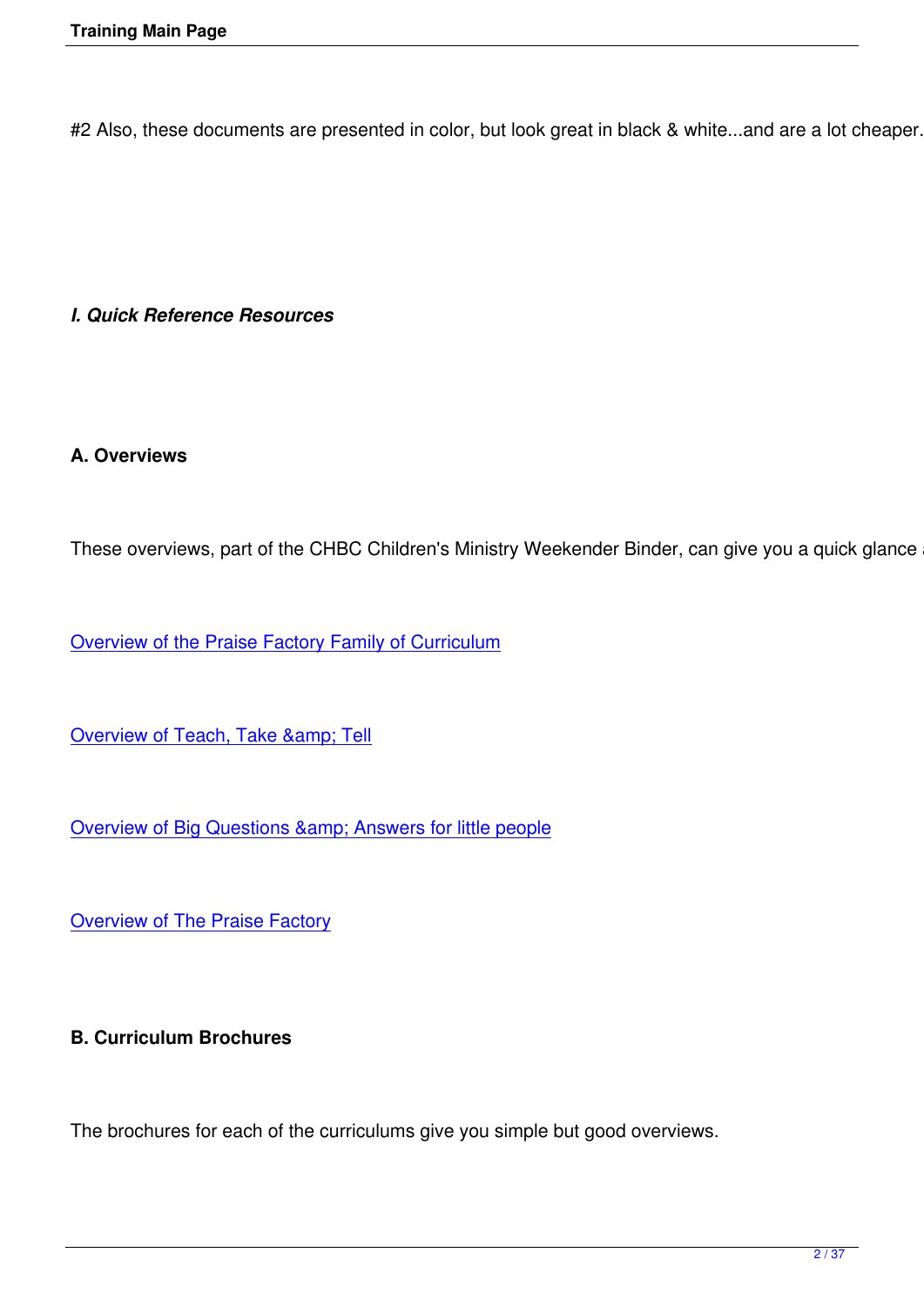Download the Big Questions & amp; Answers for little people brochure

[Download the Praise Factory brochure](images/BQA/Curriculum downloads/BQA Intro Brochure 032510/032510BQA Brochure.pdf)

**C. FAQ's**

**The FAQ section has answers to many of your questions.**

**Go to FAQs**

*II. Resources of Greater Depth*

**A. The Praise Factory Video Series** 

*User's Guide to These Videos*

**The Videos**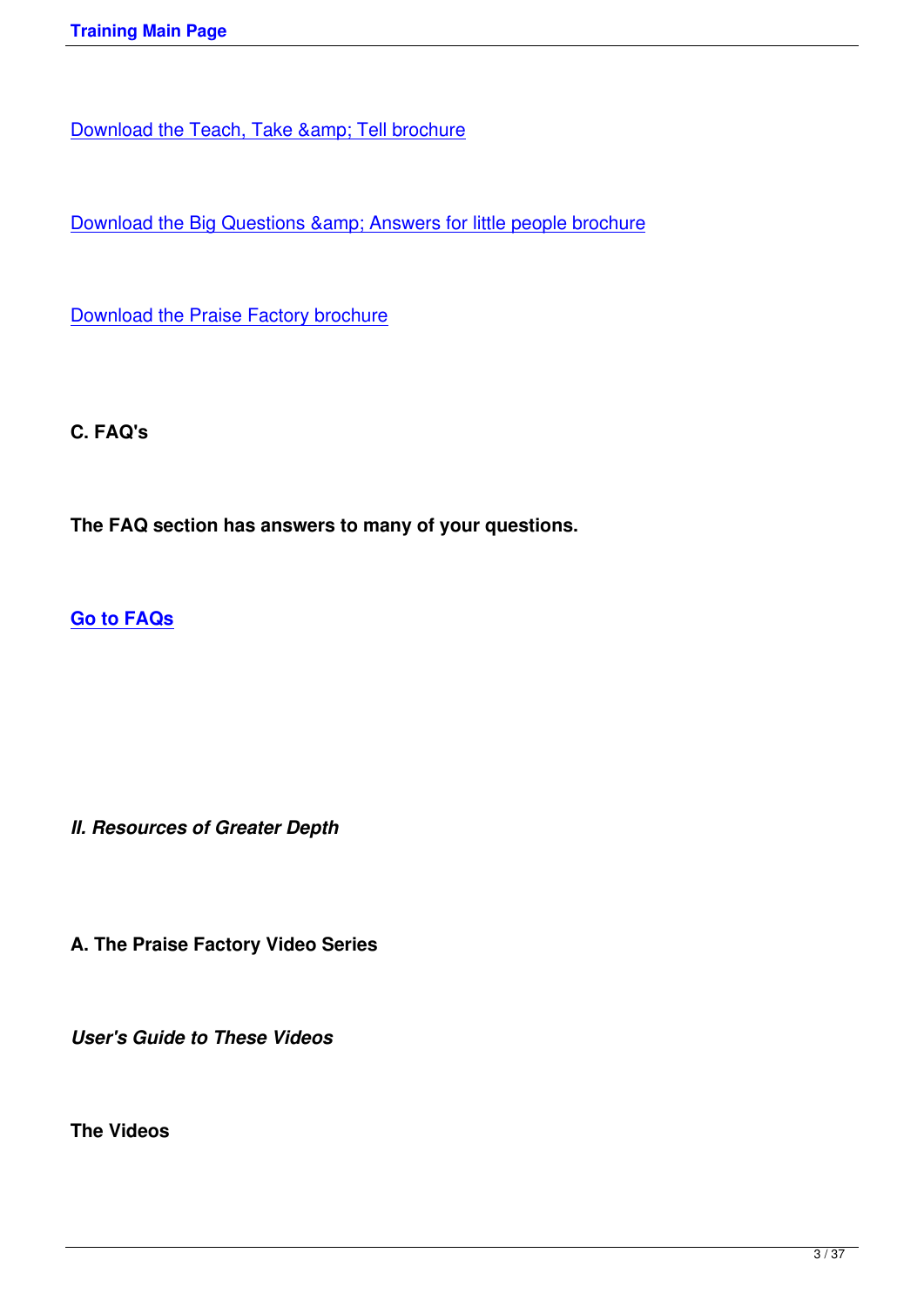This video series provides an introduction to most of the elements we present at our CHBC Children's Minis

### **Supplemental Video Resources**

Beneath many of the video clips are related resources that you may find useful to look at as you listen to m

- Resource samples from the materials that I reference
- Relevant sections from Weekender Binder materials

Note: Not ALL of the Weekender Binder resources are included in the Video Resources. See the Weekend

#### **Foundations and Philosophy of Children's Ministry**

**01 Introduction to The Praise Factory Video Series**

**Philosophy of Children's Ministry: Capitol Hill Baptist Church pdf**

**02 Four Fundamentals from Psalm 66**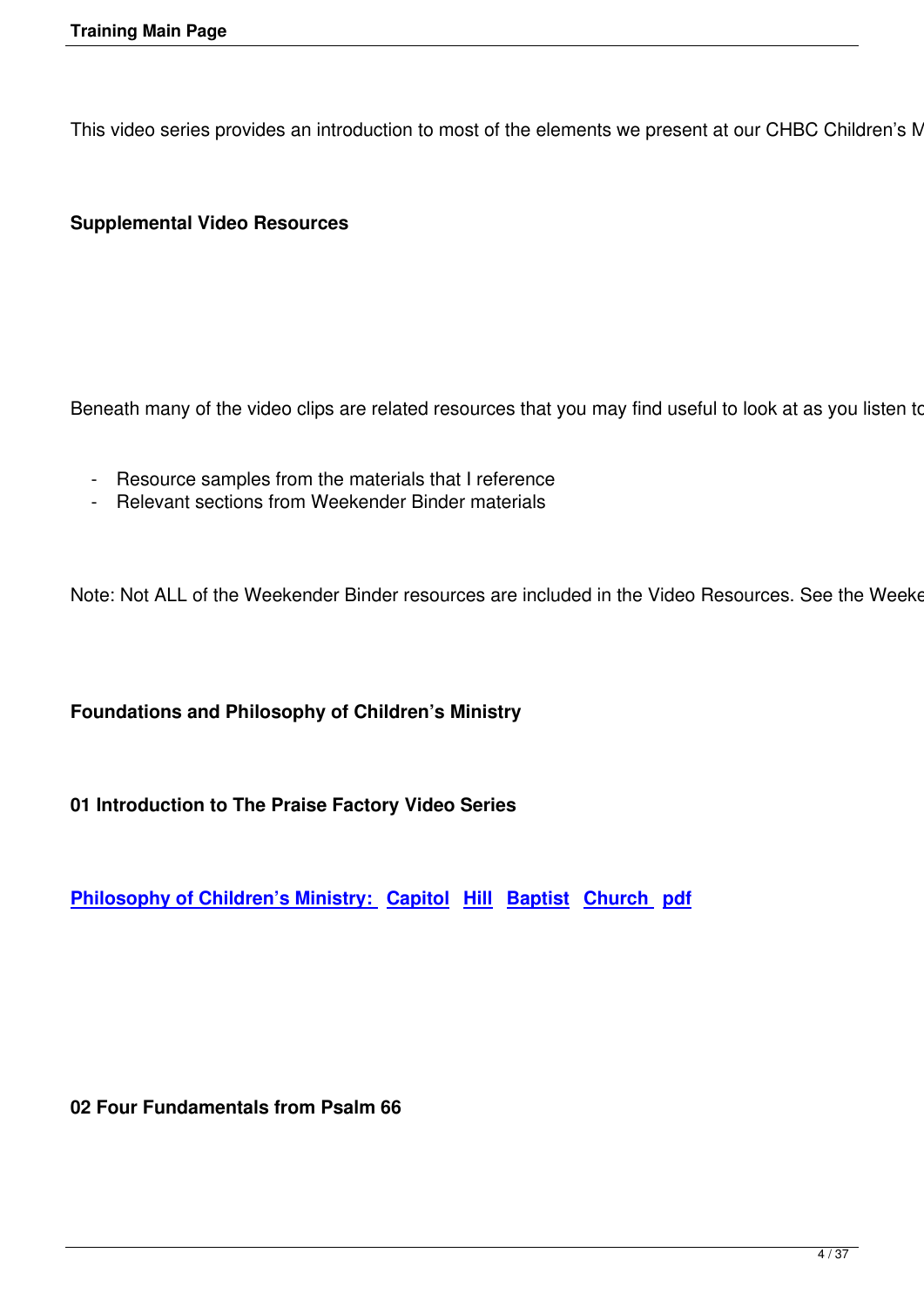**03 Supporting Parents in Their Role as Primary Spiritual Caretakers of Their Children**

**04 Choosing and Using Resources: Teachers and Curriculum**

**05 Training and Caring for Our Teachers**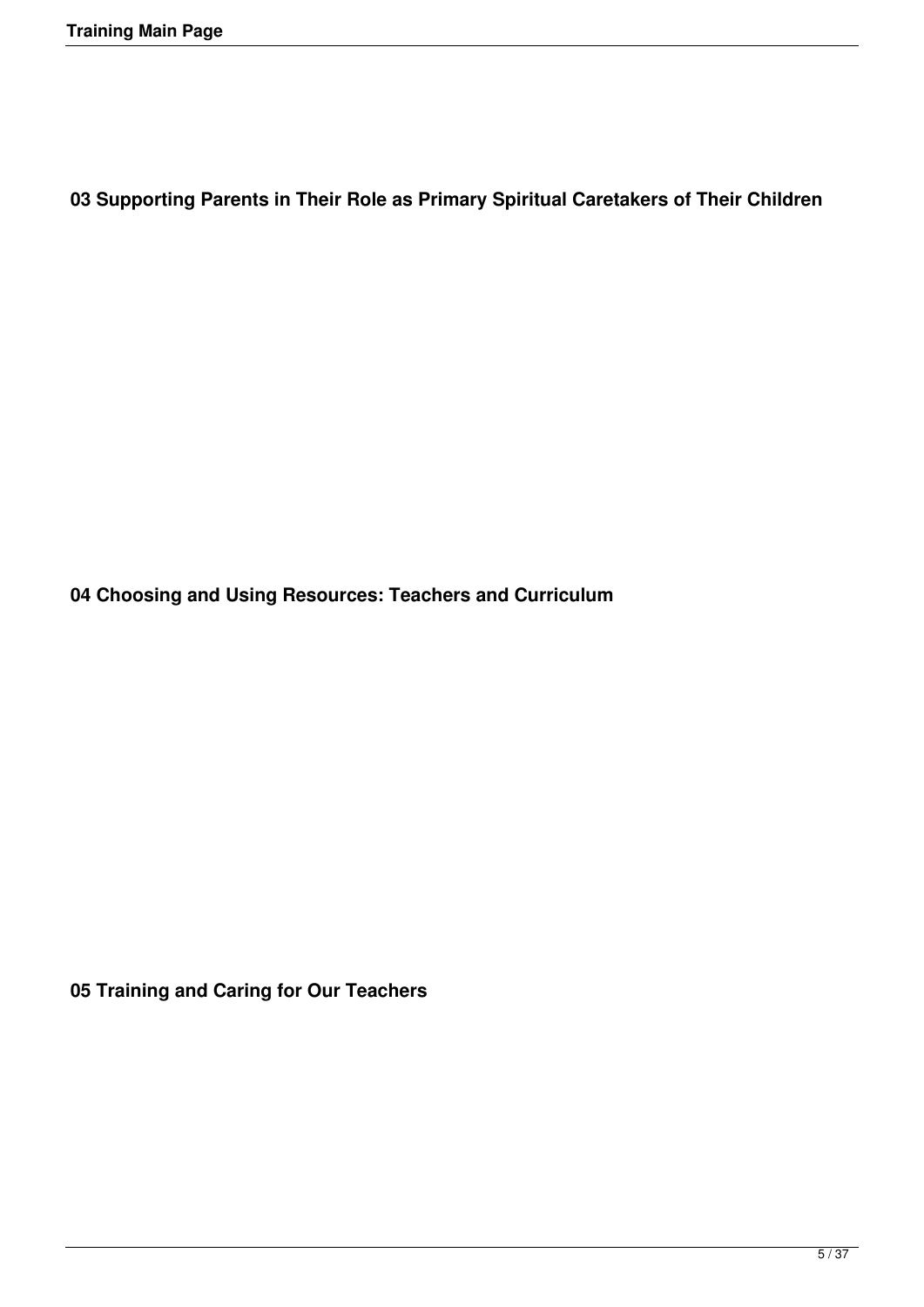**The Praise Factory Family of Curriculum: Overview**

**06 Goals of The Praise Factory Family of Curriculum**

**Some Praise Factory Goals, Philosophy & Reflections**

**Overview of the Praise Factory Family of Curriculum pdf** 

**[How Praise Factory Family of Curriculum Developed pdf](images/Weekender Binder Portions/PF Family Overview.pdf)**

**07 The Organizing Principles of Praise Factory Curriculum**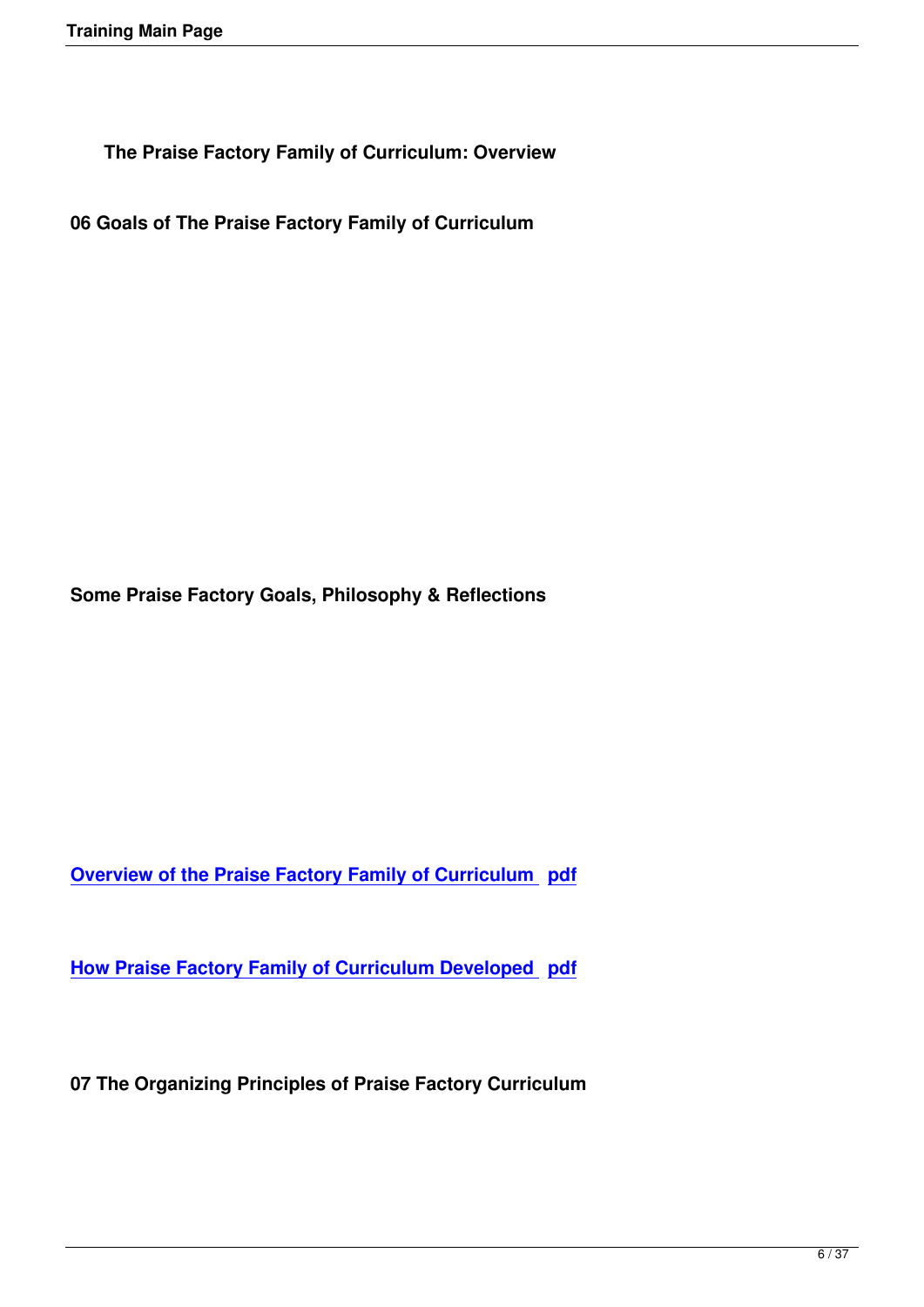**The Praise Factory Family of Curriculum: Teach, Take & Tell**

**for 2's and 3's** 

**08 The Basics of Teach, Take & Tell (TTT)**

Teach, Take & amp; Tell Overview pdf

**09 TTT Activities** 

Teach, Take & amp; Tell Activity Descriptions pdf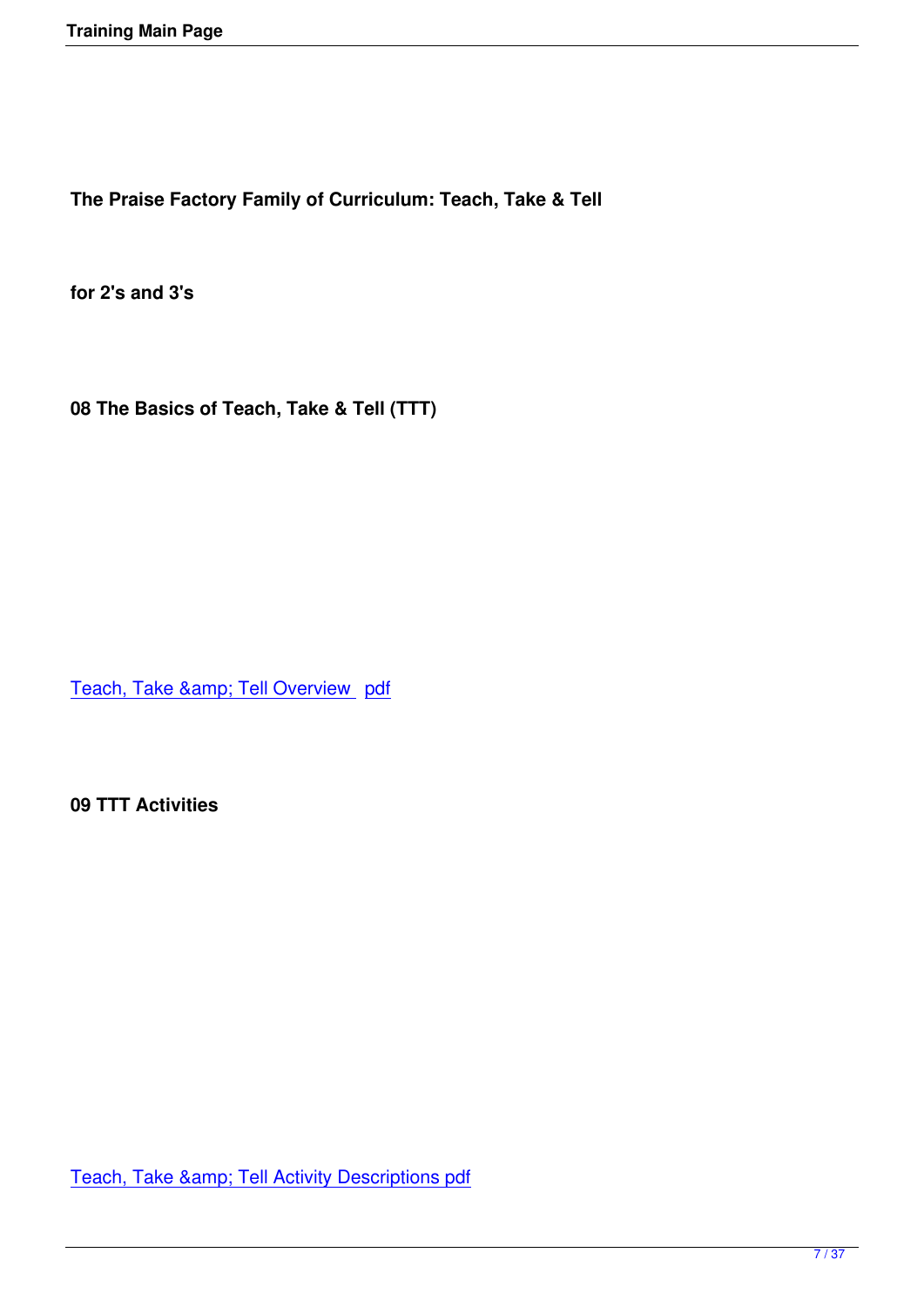**TTT Curriculum Formats: Regular and Extended Session**

**Teach, Take & amp; Tell Curriculum Formats pdf** 

10 A Snapshot of a TTT Regular Session Format (1 - 1.5 hours--such as just Sunday School OR Chu

Teach, Take & amp; Tell Regular Session Lesson Plan Sample pdf

**[An In-depth Look at a TTT Regular Format Session](images/Weekender Binder Portions/Teach, Take & Tell Sample Lesson Plan Regular Sessionpdf.pdf)**

**11 Introduction**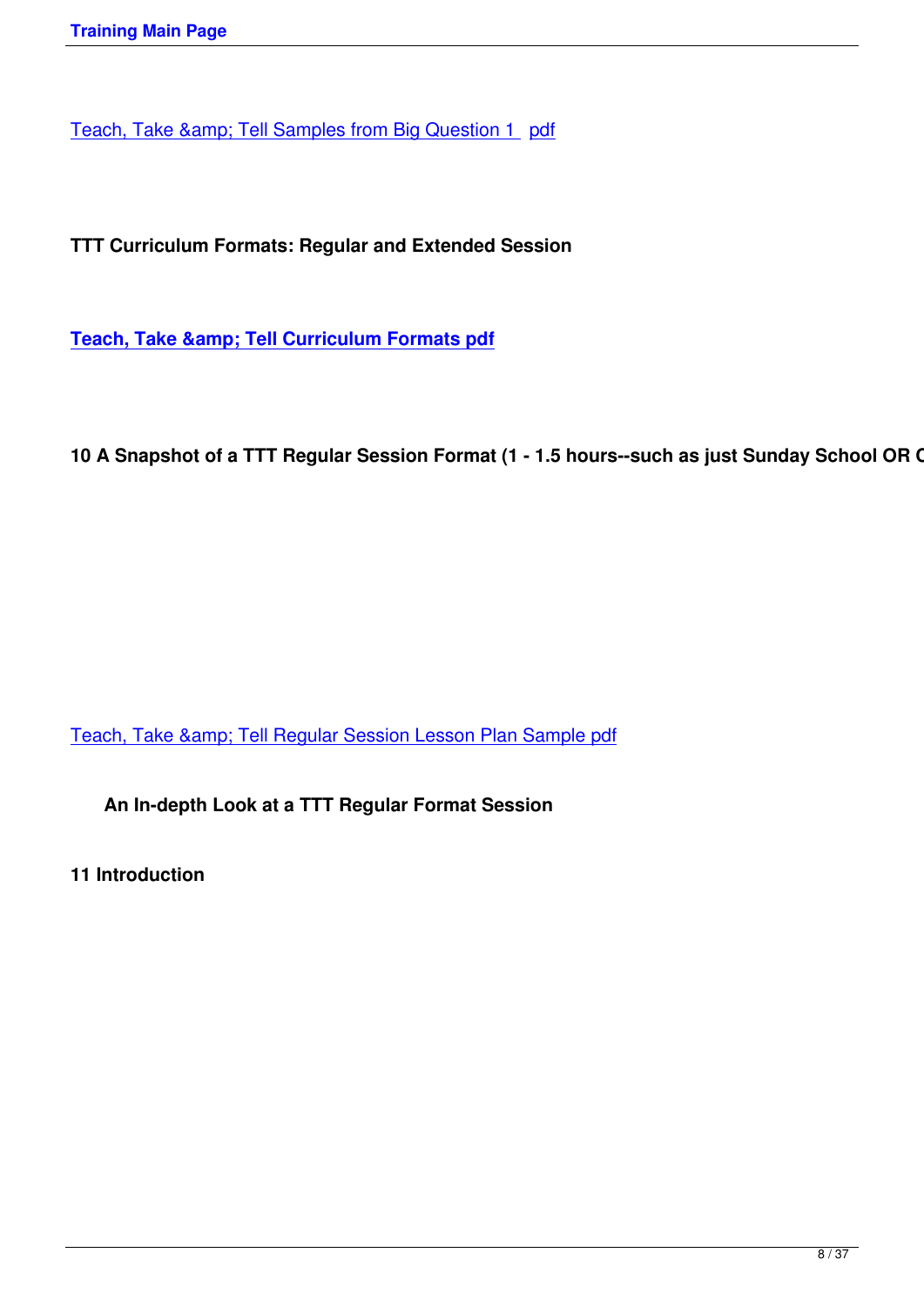**12 Greet, Settle & Intake Activities**

Intake Activities for TTT, Unit 1 pdf

**13 Opening Circle Time**

Classroom Song, verse 1 pdf

[Classroom Rules, Preparing t](images/Weekender Binder Portions/Documents for Training Video on Website/13 Classroom Song v1.pdf)o Pray and Opening Prayer pdf

Big Question Chant and Big Question & amp; Answer sign pdf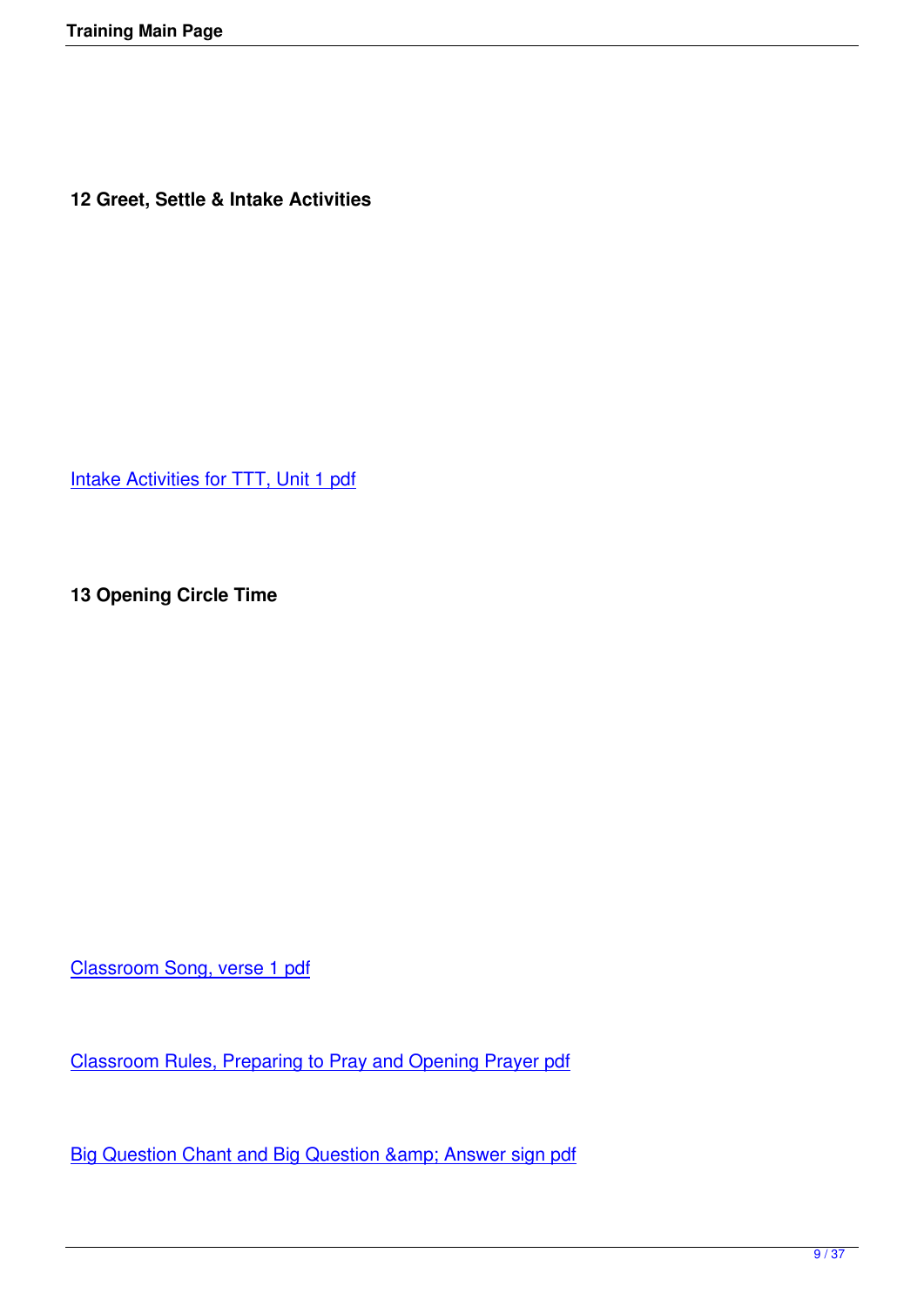Big Question Song pdf

[Big Question Action Rh](images/Weekender Binder Portions/Documents for Training Video on Website/13 BQ Song.pdf)yme pdf

[Bible Chant pdf](images/Weekender Binder Portions/Documents for Training Video on Website/13 BQ Action Rhyme.pdf)

[Bible Verse and](images/Weekender Binder Portions/Documents for Training Video on Website/13 Bible Chant.pdf) Song pdf

**[Story for Big Question 1 p](images/Weekender Binder Portions/Documents for Training Video on Website/13 Bible Verse and Song.pdf)df** 

[Pictures for Big Question 1 S](images/Weekender Binder Portions/Documents for Training Video on Website/13 Story for BQ 1.pdf)tory pdf

**[Big Question 1 Prayer pdf](images/Weekender Binder Portions/Documents for Training Video on Website/13 Story Pictures for BQ 1.pdf)** 

[Big Question #1 Songs pd](images/Weekender Binder Portions/Documents for Training Video on Website/13 BQ 1 Prayer.pdf)f

[Classroom Song, verse 2 p](images/Weekender Binder Portions/Documents for Training Video on Website/13 BQ 1 Hymn and Praise Song.pdf)df

**14 Play Time and Suggested Reinforcement Activities**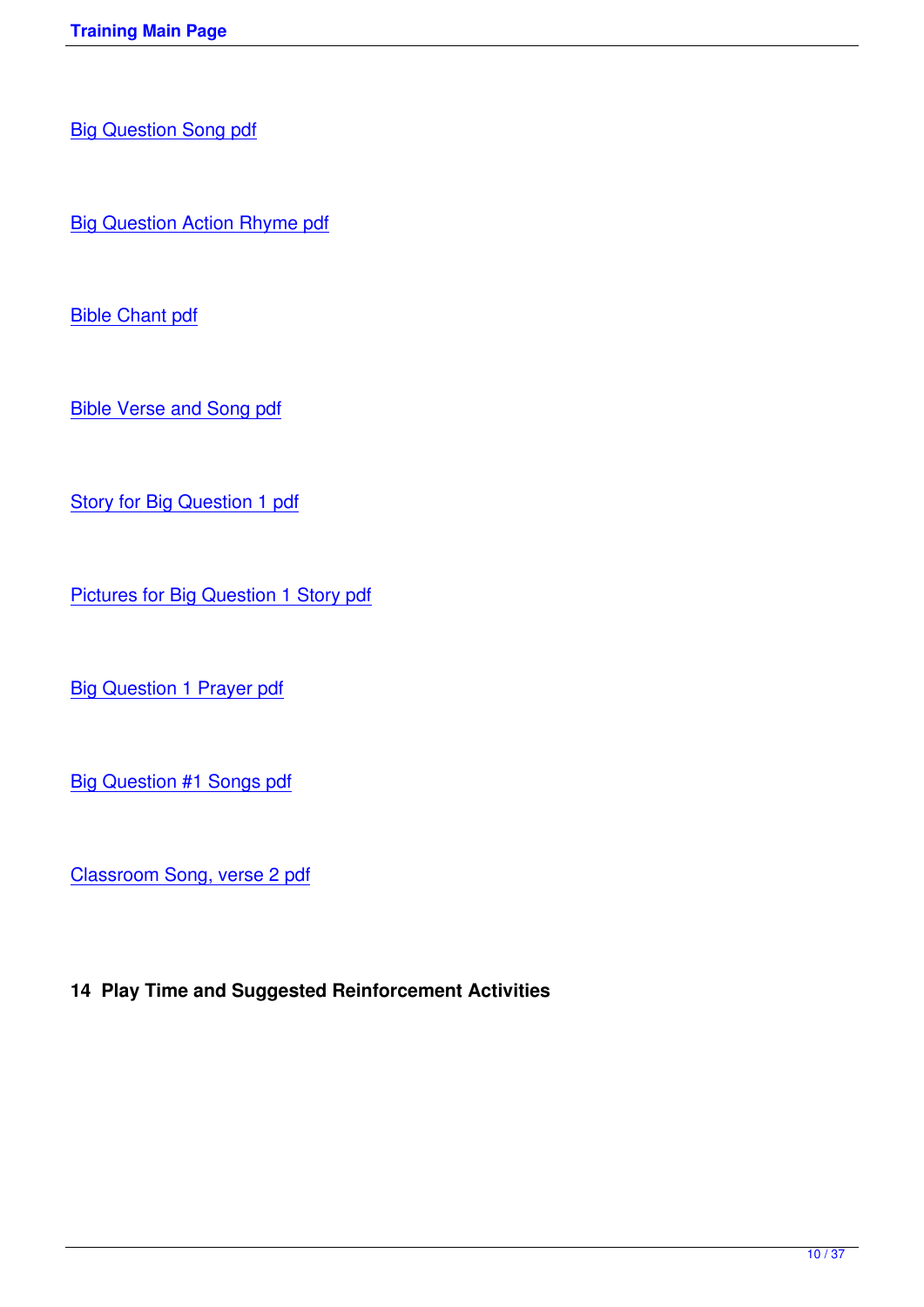Story and Bible Verse Review Games (same as Intake Activities) pdf

Music, Movement & amp; Memory Activities and Songs for Big Question 1 **pdf** 

Take & amp; Tell Crafts for Big Question 1 **pdf** 

[Story Corner Supplemental Bible Stories for Big](images/Weekender Binder Portions/Documents for Training Video on Website/14 BQ 1 Take & Tell Crafts.pdf) Question 1 **pdf**

**15 Closing Circle Time & Dismissal**

Classroom Song, verse 3 pdf

[Classroom Song, verse 4 pd](images/Weekender Binder Portions/Documents for Training Video on Website/15 Classroom Song v3.pdf)f

[Closing Prayer pdf](images/Weekender Binder Portions/Documents for Training Video on Website/15 Classroom Song v4.pdf)

**[Big Question 1 Take](images/Weekender Binder Portions/Documents for Training Video on Website/15 Closing Prayer.pdf) Home Sheet pdf**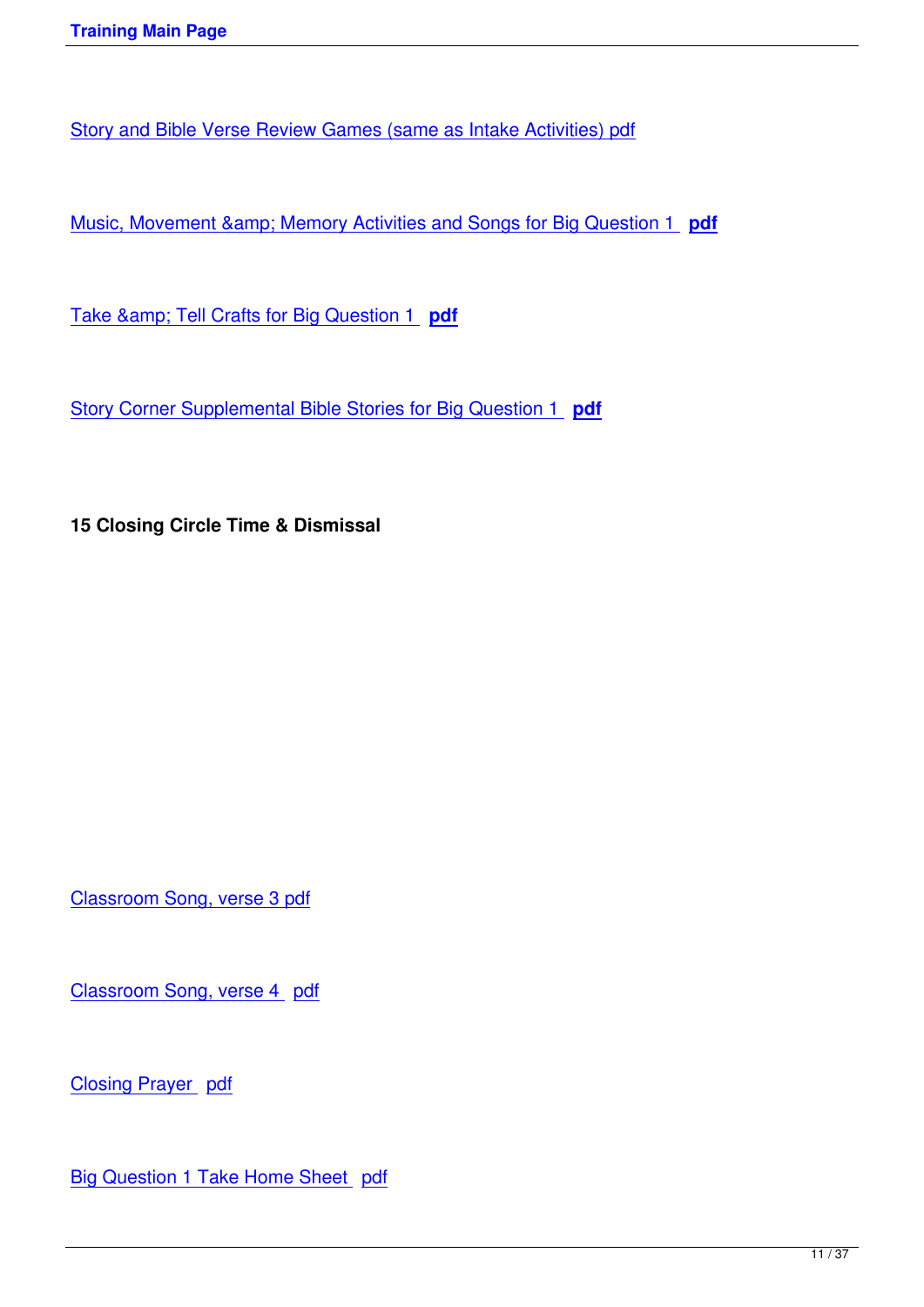**16 How Much Do I Do?**

**TTT Extended Session Format (2-3 hours--such as Sunday School AND Church Hour)**

**17 Extended Session Format**

**Teach, Take & amp; Tell Extended Session Lesson Plan Sample pdf** 

**[1](images/Weekender Binder Portions/Teach, Take & Tell Sample Lesson Plan Extended Sessionpdf.pdf)8 TTT Curriculum Resources**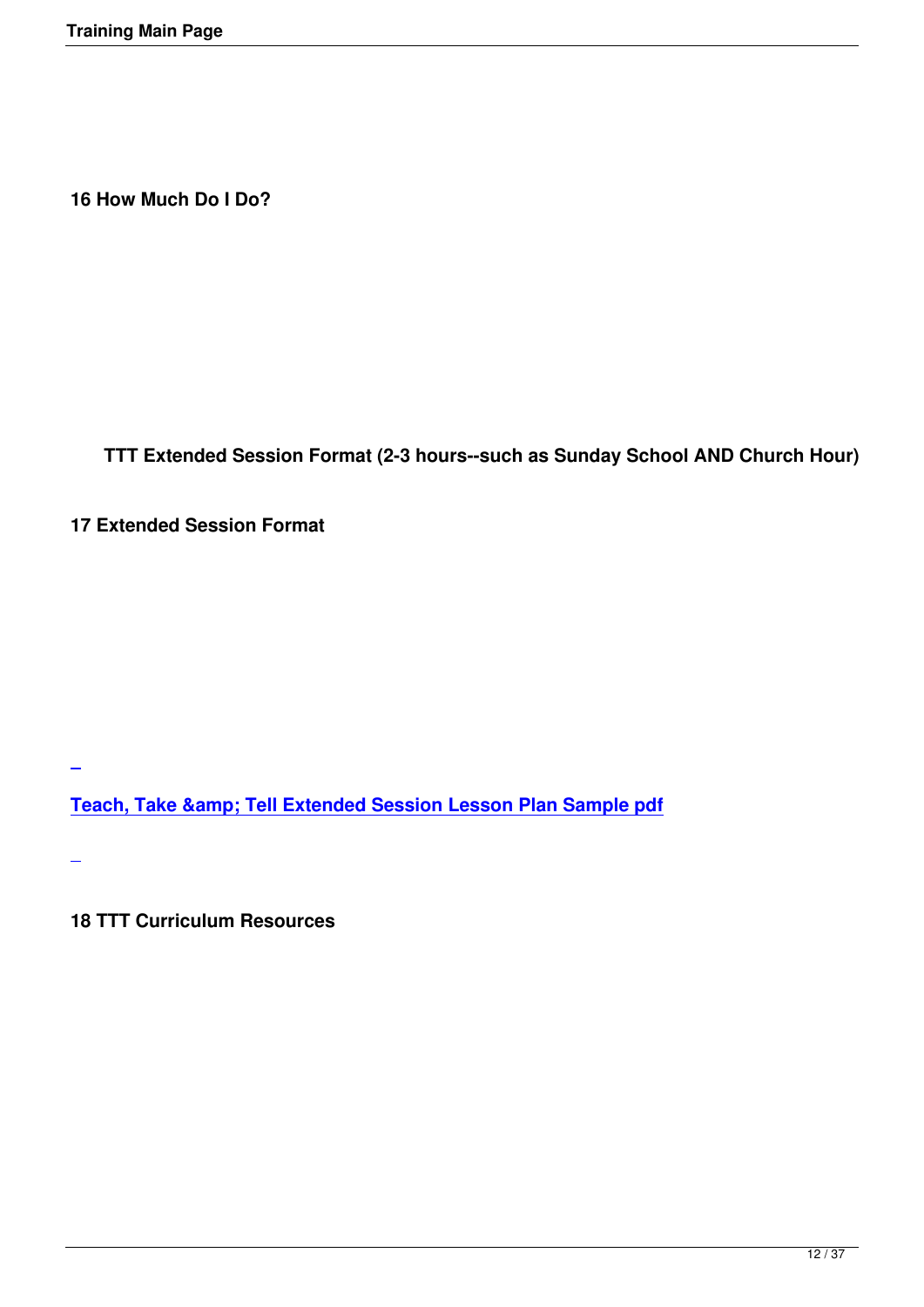**19 Shaping the Curriculum**

**20 Getting Started**

**Teach, Take & amp; Tell Getting Started pdf** 

**The Praise Factory Family of Curriculum: Big Questions & Answers for little people**

**for 3's -5's**

**21 Big Questions and Answers (BQA) Basics**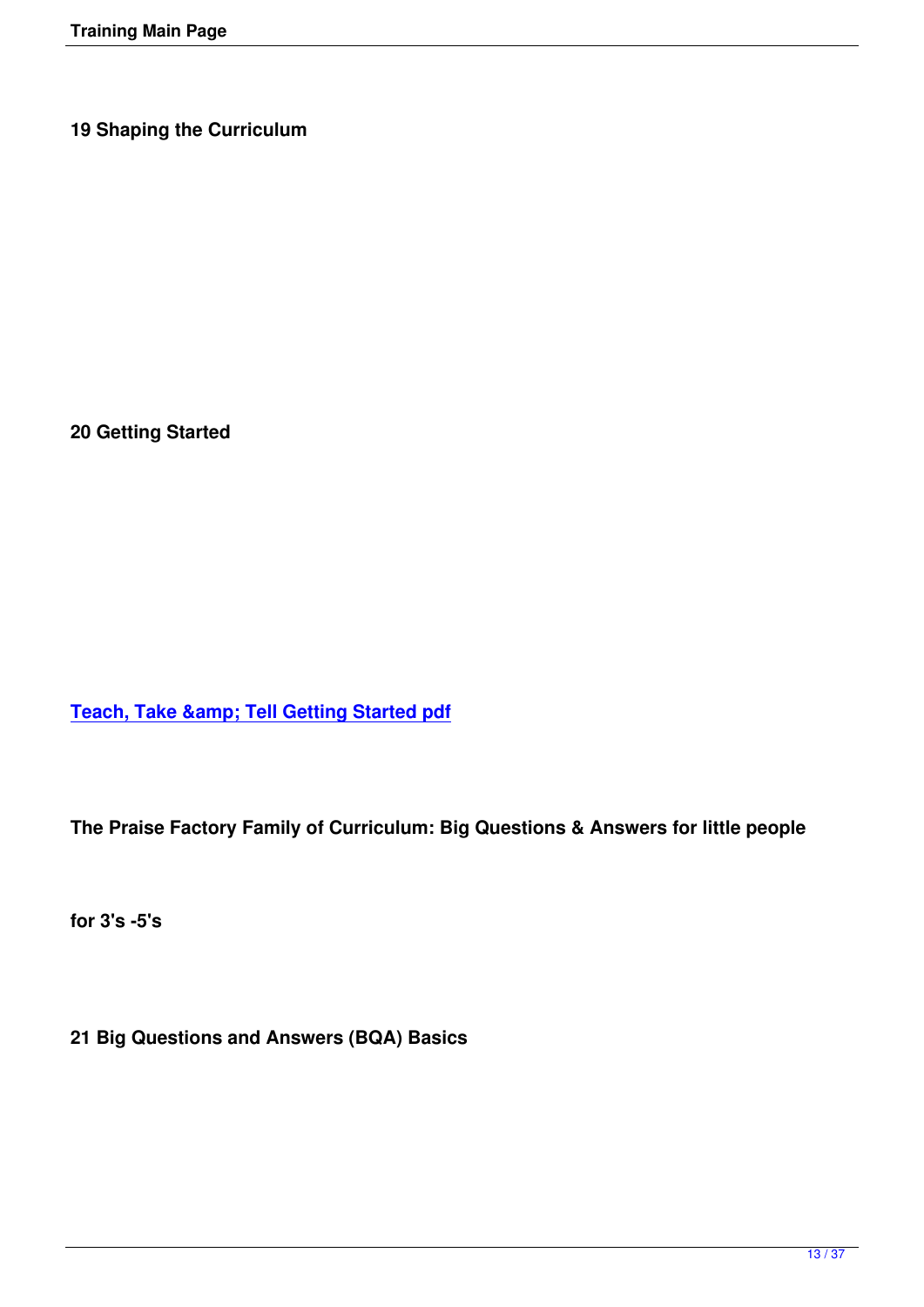**22 BQA Activities**

Big Questions and Answers for little people Activity Descriptions pdf

[Big Questions and Answers for little people Samples from Big Quest](images/Weekender Binder Portions/BQA Activity Descriptions.pdf)ion 1, Concept 1 pdf

**BQA Curriculum Formats: Regular and Extended Session**

**Big Questions and Answers for little people Curriculum Formats pdf**

23 A Snapshot of BQA Regular Session Format (1-1.5 hours-such as just Sunday School OR Churcl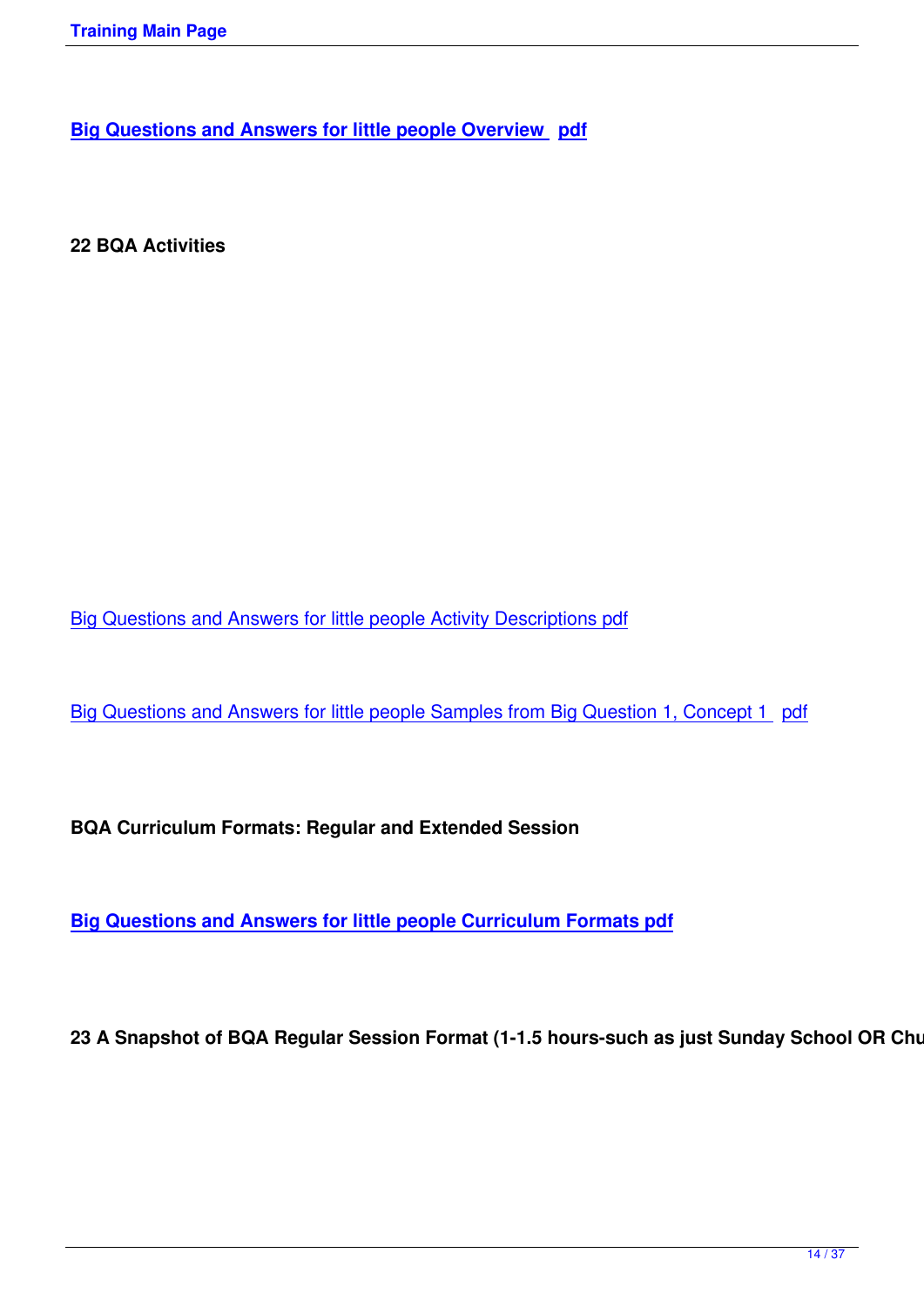# **[An In-depth Look at a BQA Regular Format Session](images/Weekender Binder Portions/BQA Sample Lesson Plan Regular Session.pdf)**

**24 Introduction**

**25 Greet, Settle & Intake Activities**

Intake Activities for Big Question 1, Concept 1 pdf

[Big Question 1, Concept 1 Story](images/Weekender Binder Portions/Documents for Training Video on Website/25 Intake Activities for 1.1.pdf) **pdf**

[Big Question 1, Concept 1 Busy Hand](images/Weekender Binder Portions/Documents for Training Video on Website/25 Bible Story for 1.1.pdf)s Discussion Sheet **pdf**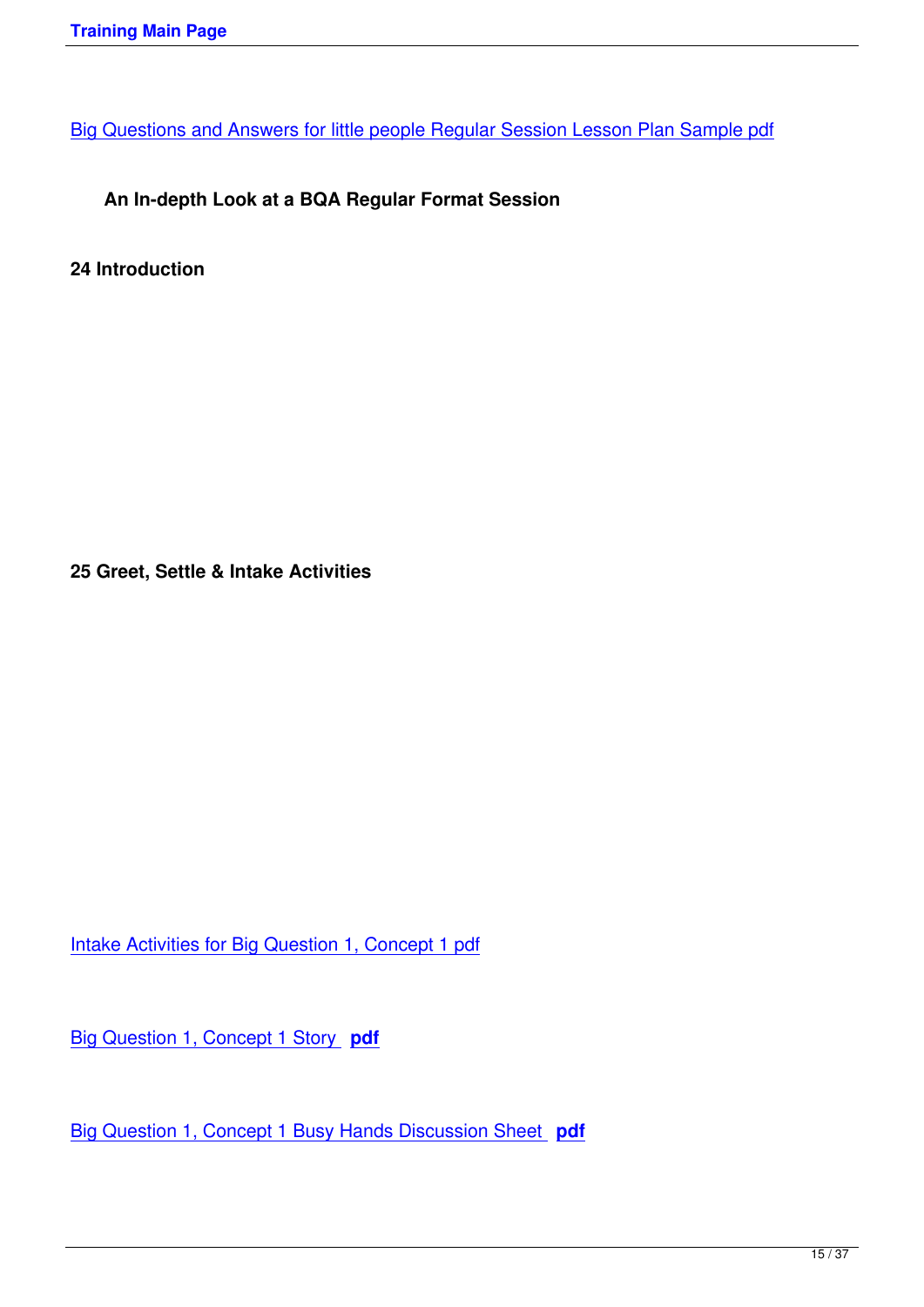**26 Opening Circle Time**

Classroom Song, verse 1 pdf

[Classroom Rules, Preparing t](images/Weekender Binder Portions/Documents for Training Video on Website/26 Classroom Song, verse 1.pdf)o Pray and Opening Prayer **pdf**

[Big Question Chant and Big Question & Answer sign](images/Weekender Binder Portions/Documents for Training Video on Website/26 Class Rules, Prep Pray Open Prayer.pdf), [Big](images/Weekender Binder Portions/Documents for Training Video on Website/26 Class Rules, Prep Pray Open Prayer.pdf) Question Meaning Sign **pdf**

[Big Question 1 Song](images/Weekender Binder Portions/Documents for Training Video on Website/26 BQ Chant, Q A Sign Meaningpdf.pdf) **pdf**

[Big Question 1, Concept 1](images/Weekender Binder Portions/Documents for Training Video on Website/26 BQ 1 Song.pdf) and Meaning Signs **pdf**

[Big Question 1, Concept 1 Action Rhyme](images/Weekender Binder Portions/Documents for Training Video on Website/26 Concept 1.1 sign and meaning.pdf) **pdf**

[Bible Chant](images/Weekender Binder Portions/Documents for Training Video on Website/26 Concept 1.1 Action Rhyme.pdf) **pdf**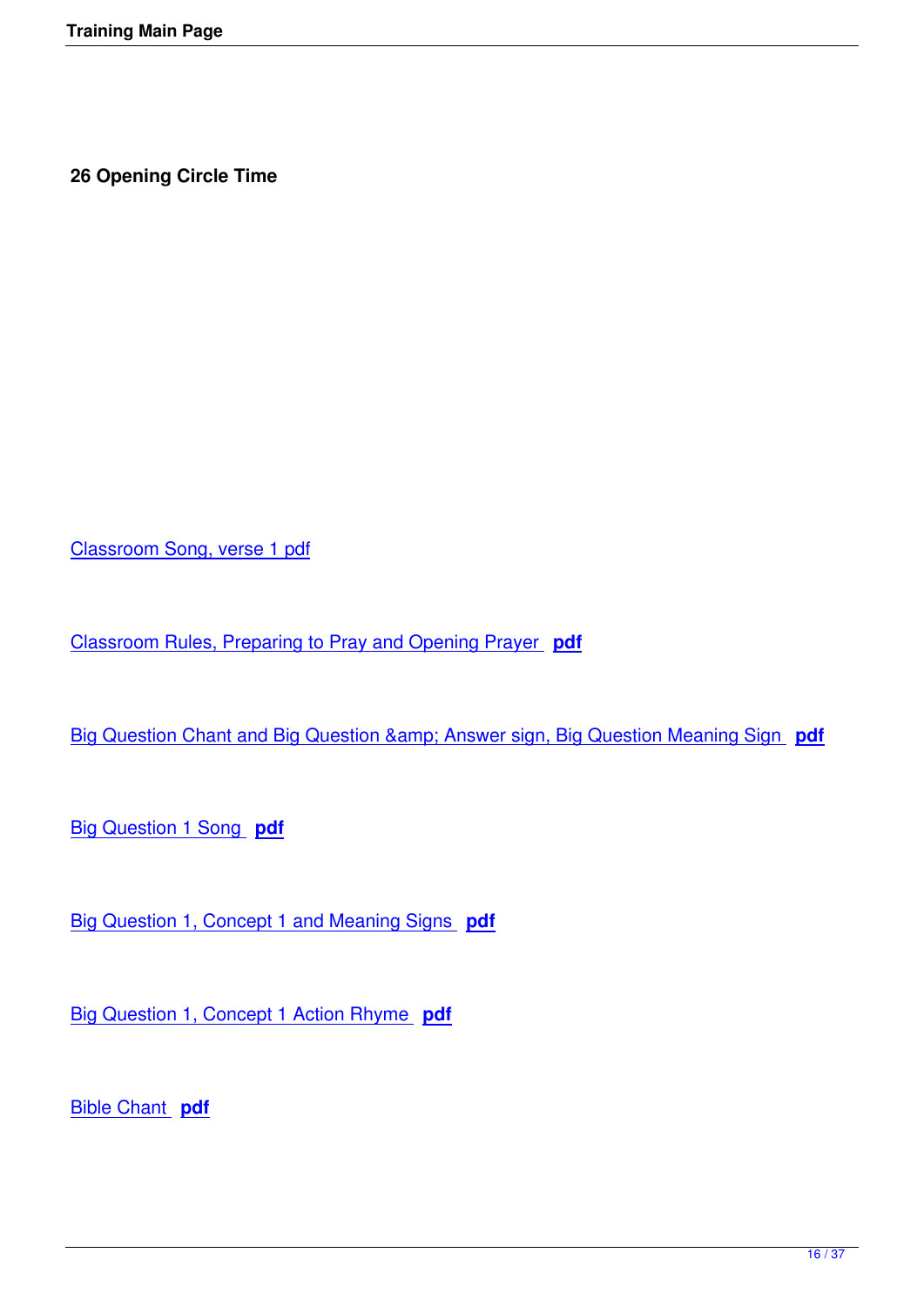Big Question 1, Concept 1 Bible Verse and Meaning **pdf**

**[Big Question 1, Concept 1 Bible Verse Song pdf](images/Weekender Binder Portions/Documents for Training Video on Website/26 Bible Verse and meaning.pdf)**

[Big Question 1, Concept 1 ACTS Prayer](images/Weekender Binder Portions/Documents for Training Video on Website/26 Bible Verse Song.pdf) **pdf**

[Big Question 1, Concept 1 Music, Movement](images/Weekender Binder Portions/Documents for Training Video on Website/28 1.1 ACTS Prayer.pdf) & amp; Memory Activities pdf

[Big Question 1, Concept 1 Songs](images/Weekender Binder Portions/Documents for Training Video on Website/26 BQ 1.1 MMM.pdf) **pdf**

[Classroom Song, verse 2](images/Weekender Binder Portions/Documents for Training Video on Website/26 BQ 1.1 Songs.pdf) **pdf**

**27 Play Time**

Story Corner Supplemental Bible Stories for Big Question 1 pdf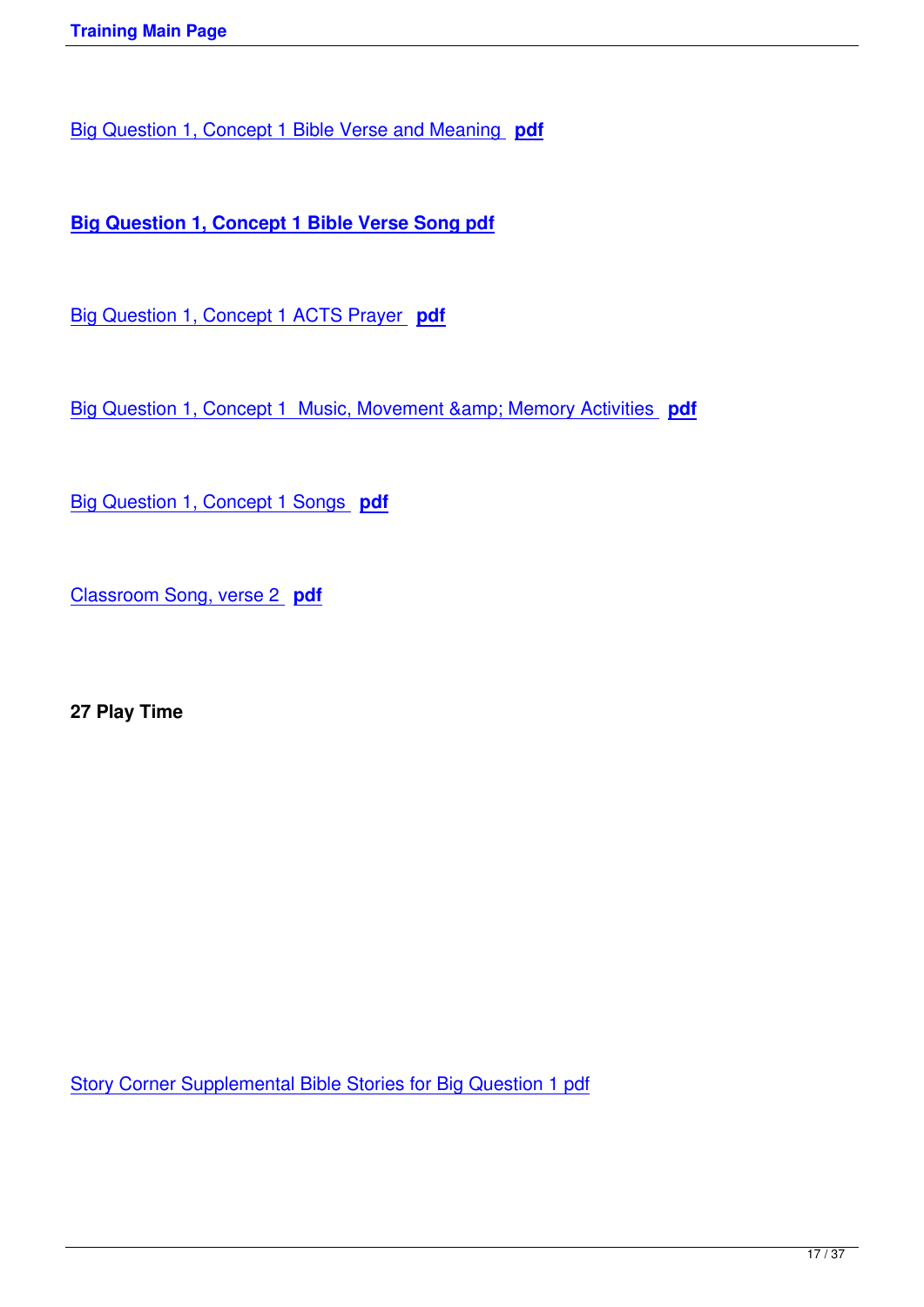Story for Big Question 1, Concept 1 pdf

[Pictures for Big Question 1 Story, Conc](images/Weekender Binder Portions/Documents for Training Video on Website/28 1.1.STorypdf.pdf)ept 1 **pdf**

[Big Question 1, Concept 1 ACTS Prayer](images/Weekender Binder Portions/Documents for Training Video on Website/28 Pictures 1.1 Story.pdf) **pdf**

[Classroom Song, verse 3](images/Weekender Binder Portions/Documents for Training Video on Website/28 1.1 ACTS Prayer.pdf) **pdf**

**29 Go & Tell Crafts**

**Big Question 1, Concept 1 Crafts, Weeks 1-3 pdf**

**[Busy Hands Discussion Sheet pdf](images/Weekender Binder Portions/Documents for Training Video on Website/29 1.1 Crafts.pdf)**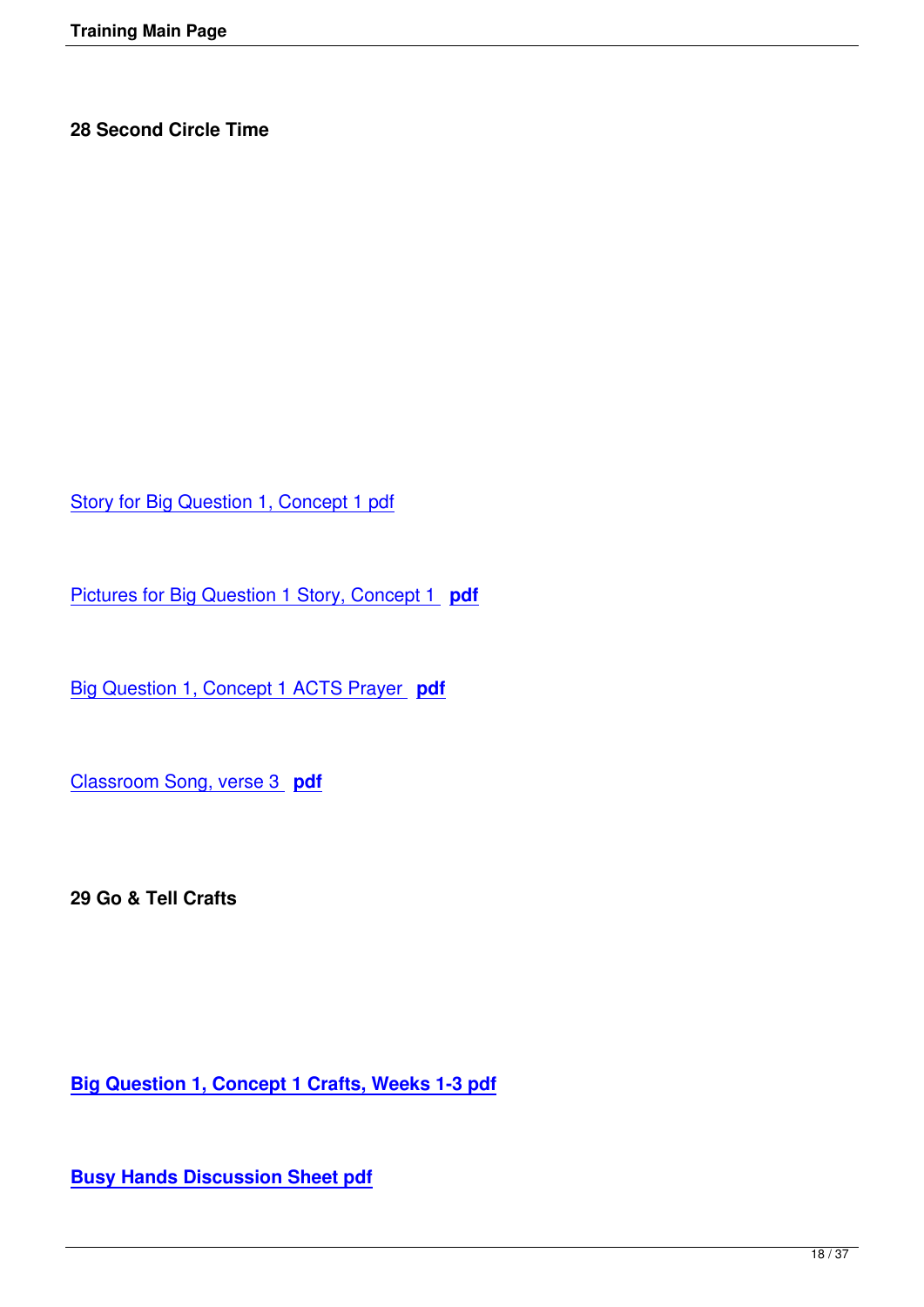**30 Closing Circle Time**

Classroom Song, verse 3 pdf

[Classroom Song, verse 4](images/Weekender Binder Portions/Documents for Training Video on Website/30 Classroom Song, verse 3.pdf) **pdf**

[Closing Prayer](images/Weekender Binder Portions/Documents for Training Video on Website/30 Classroom Song, verse 4.pdf) **pdf**

**31 Dismissal Time**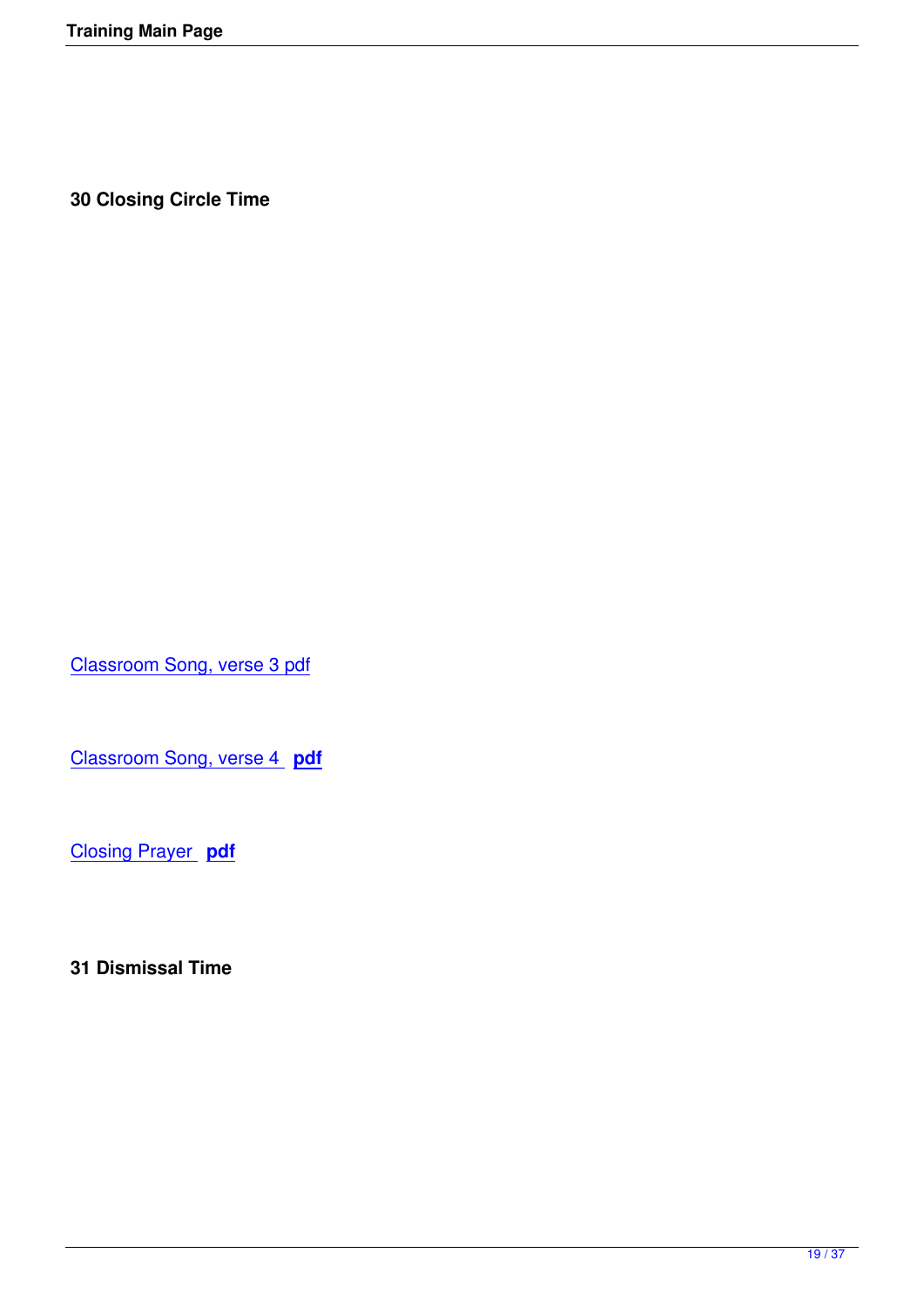**32 How Much Do I Do?**

**33 BQA Extended Session Format**

Big Questions and Answers for little people Extended Session Lesson Plan Sample pdf

**34 BQA Curriculum Resources**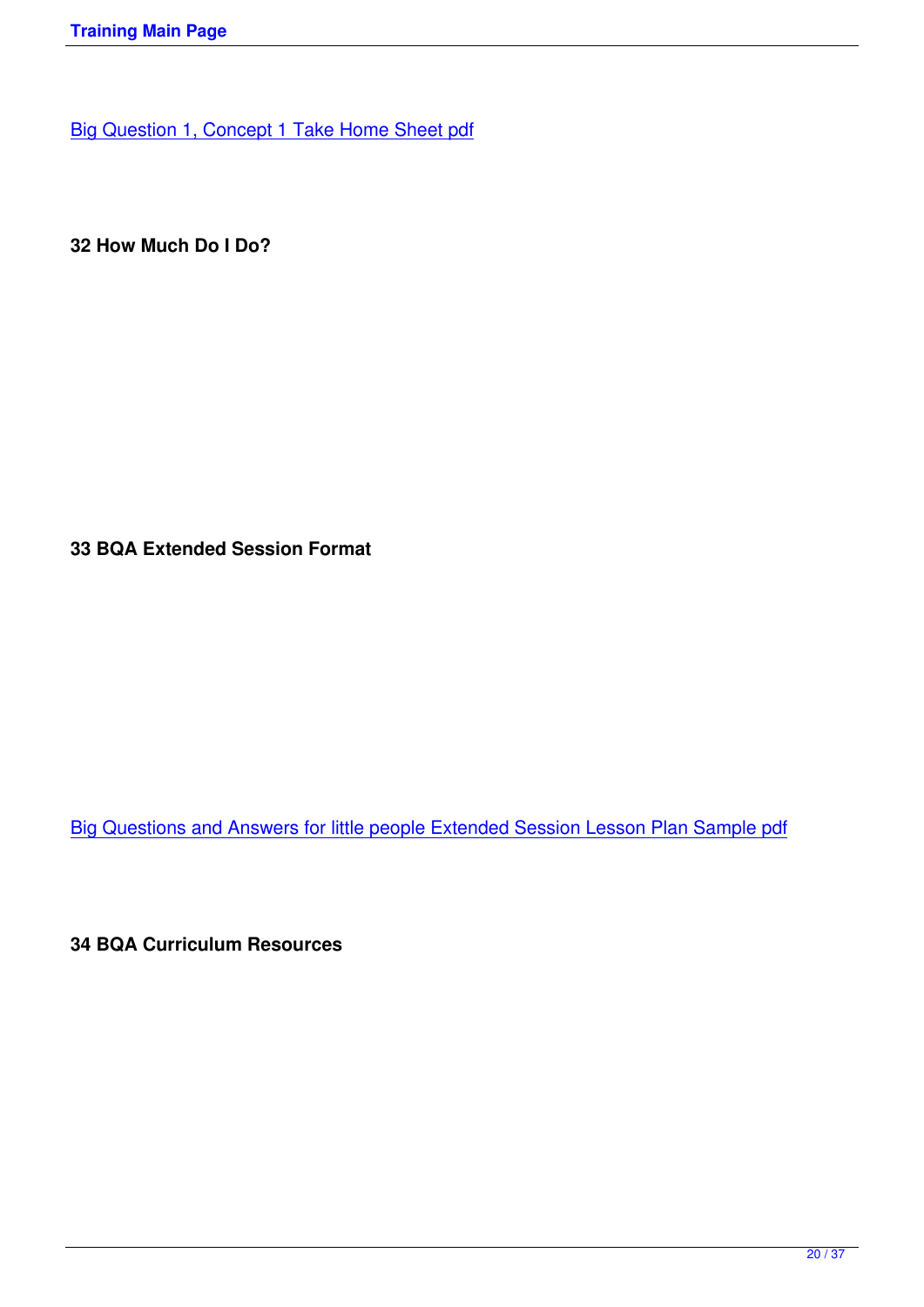**35 Shaping the Curriculum**

**36 Getting Started**

Big Questions and Answers for little people Getting Started pdf

**The Praise Factory Family of Curriculum: The Praise Factory (K-5th Grade)**

**37 Praise Factory (PF) Basics**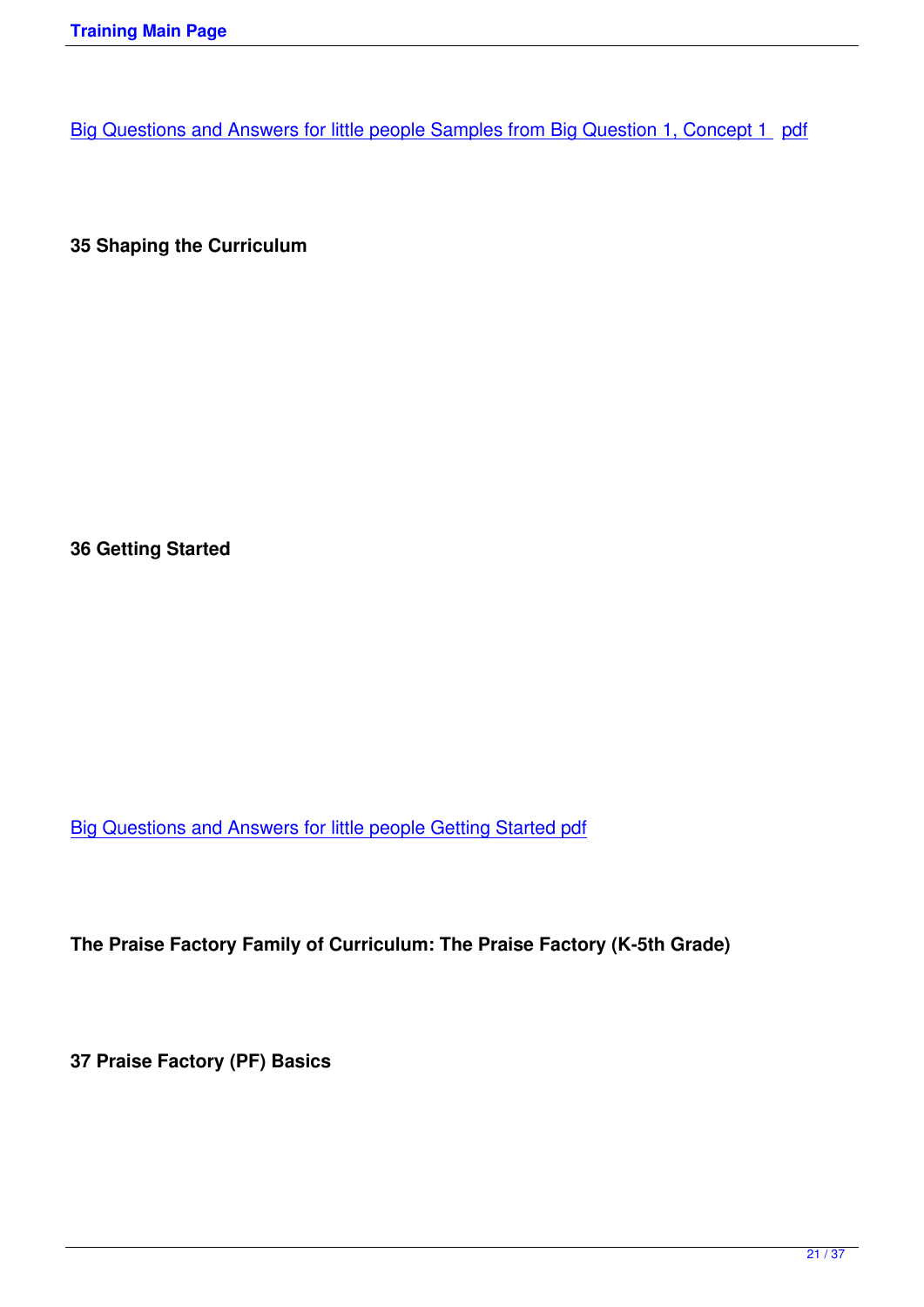[The Praise Factory Session and A](images/Weekender Binder Portions/PF Overview.pdf)ctivity Desriptions

**38 The Structure of a PF Session**

**Opening Large Group Time**

**39 Opening Large Group**

**Pre-session Briefing and Prayer**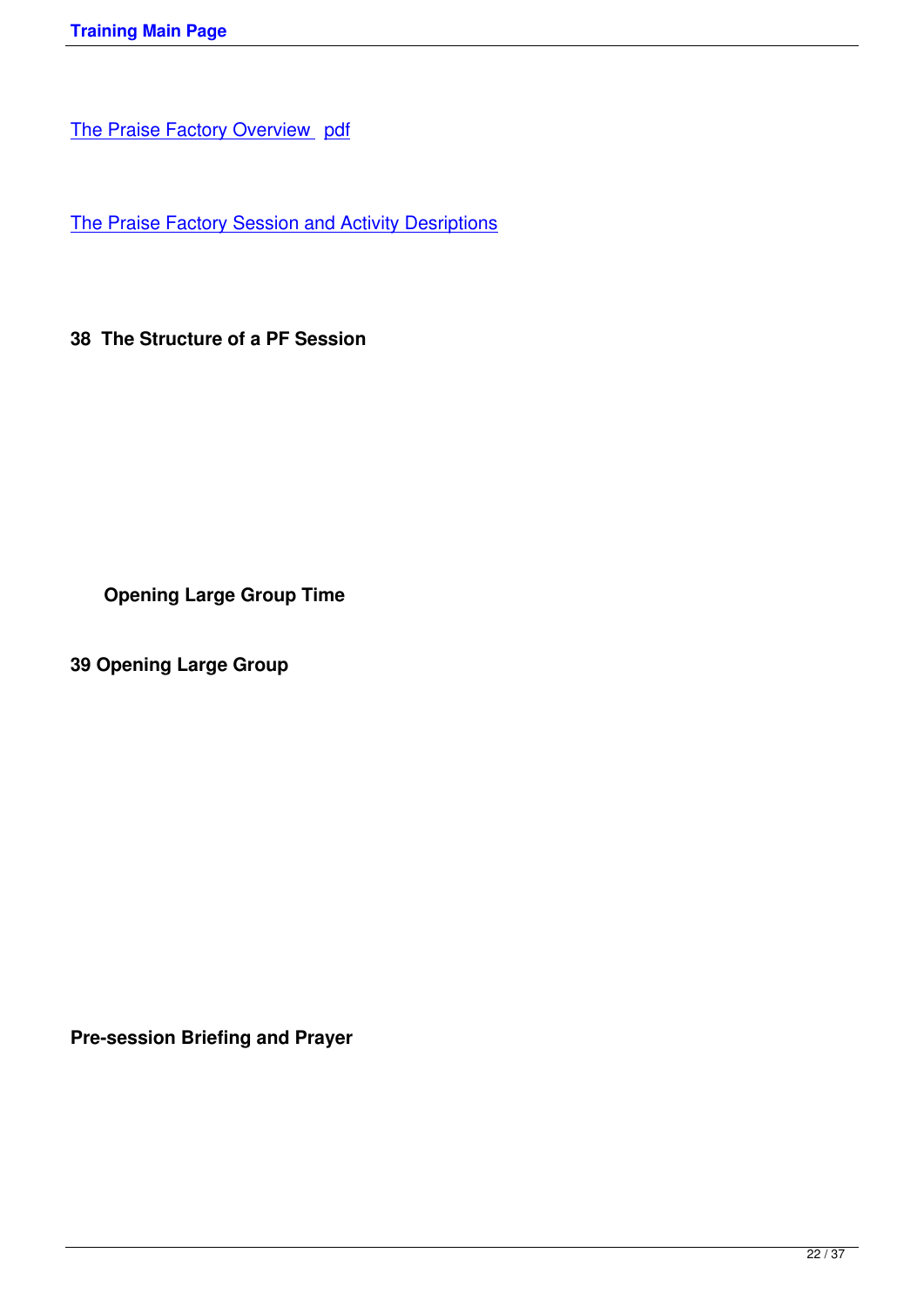**Preparing for the Folder Hunt**

**Preparing for Story Telling and Drama Group**

**Welcome and Folder Hunt**

**Story Telling and Dismissal to Small Groups**

Big Idea 1 Echo Chamber and Folder Hunt Resources pdf

[Big Idea 1 Story and Outline pdf](images/Weekender Binder Portions/Documents for Training Video on Website/39 Echo Chamber BI 1.pdf)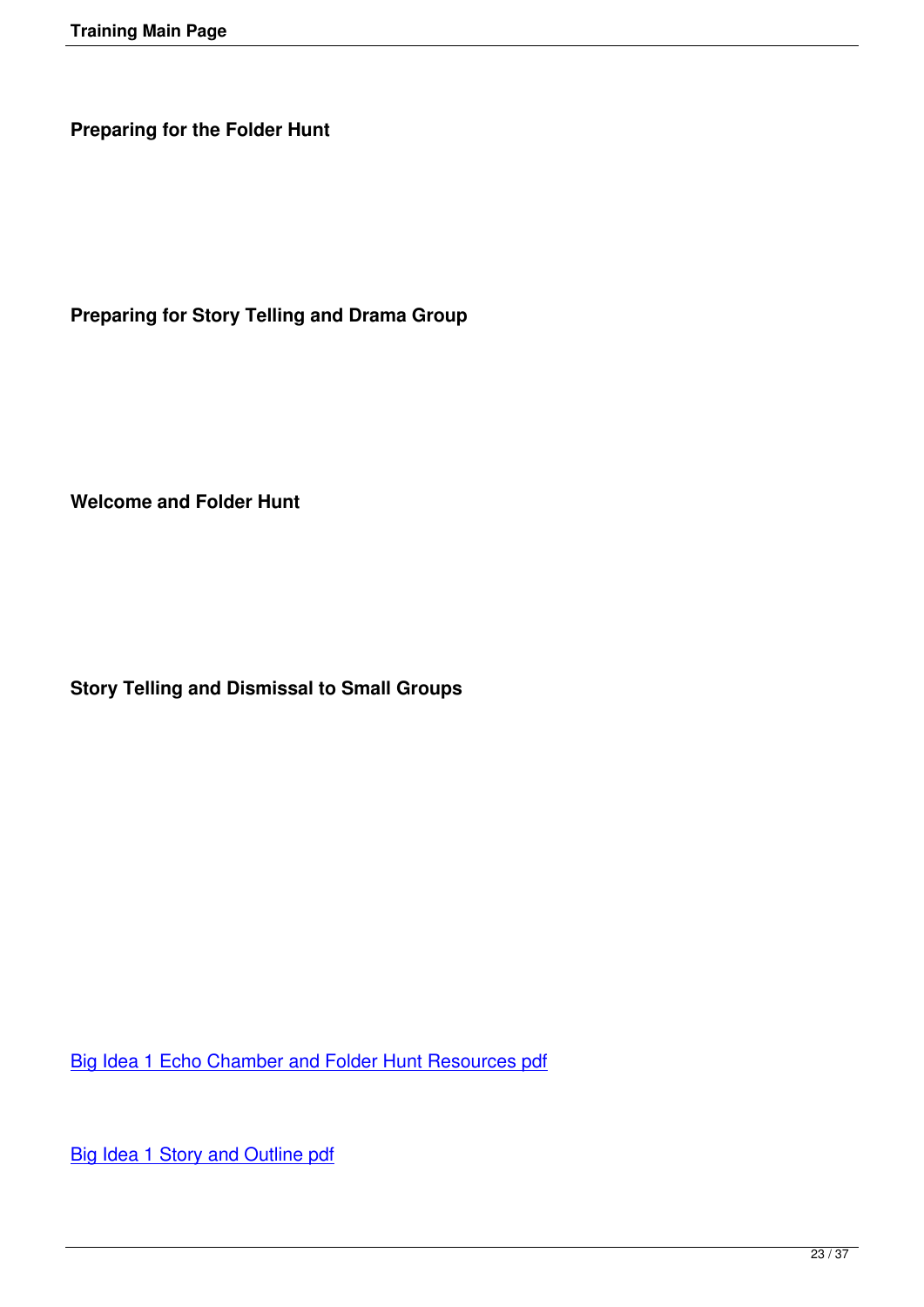**Small Group Time**

**40 Introduction to Small Groups**

**41 Snack, Discussion and ACTS Prayer**

**Small Group Snack and Discussion Time**

**ACTS Prayer**

**42 Drama Group**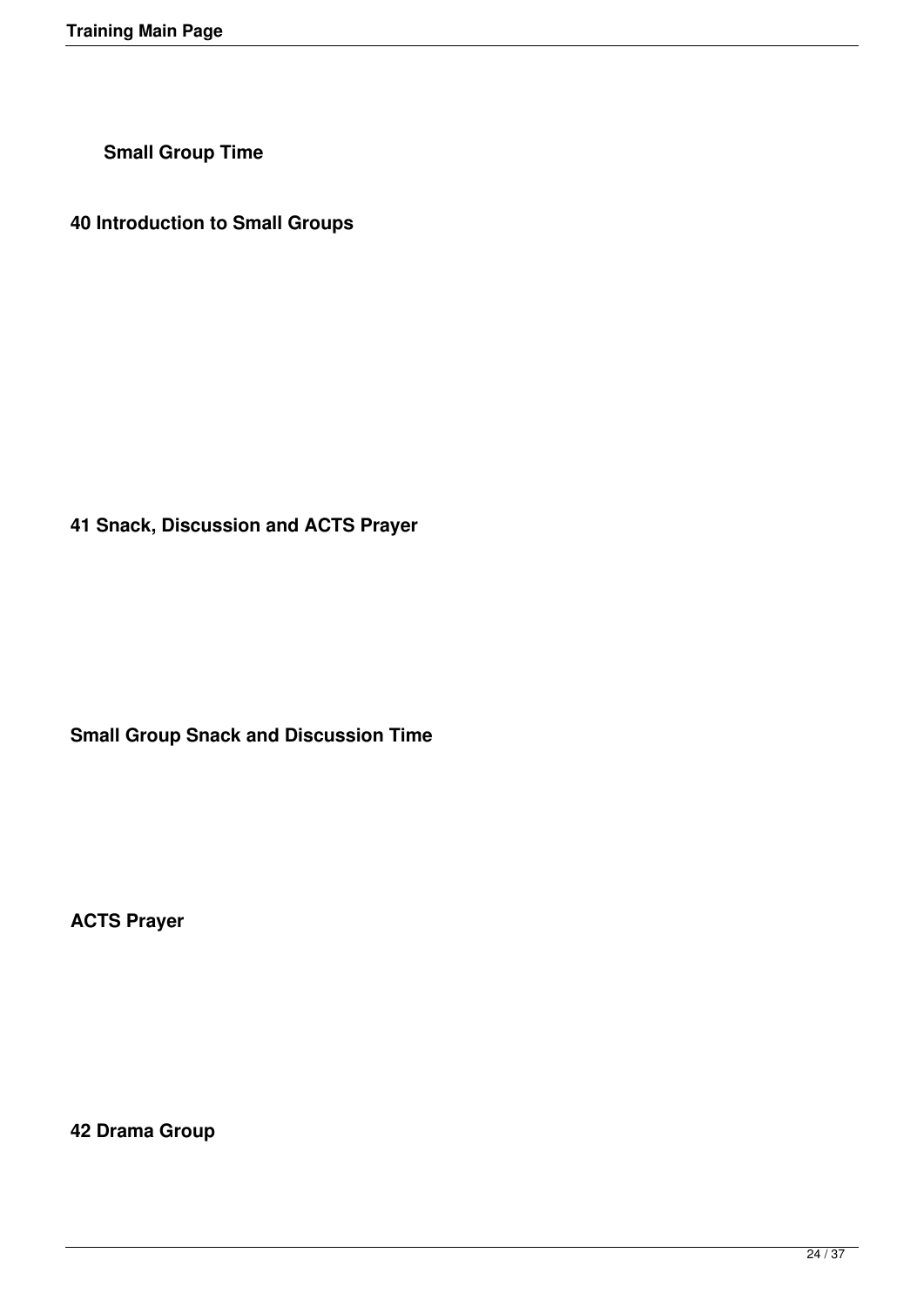Big Idea 1, Week 1 Plan-a-Play Story Guide pdf

Speaker Sheets pdf

**43 The Songs Groups**

# **Hymn Group Preparations**

NOTE: This clip shows an old version of the hymn, sign language and curriculum that is no longer available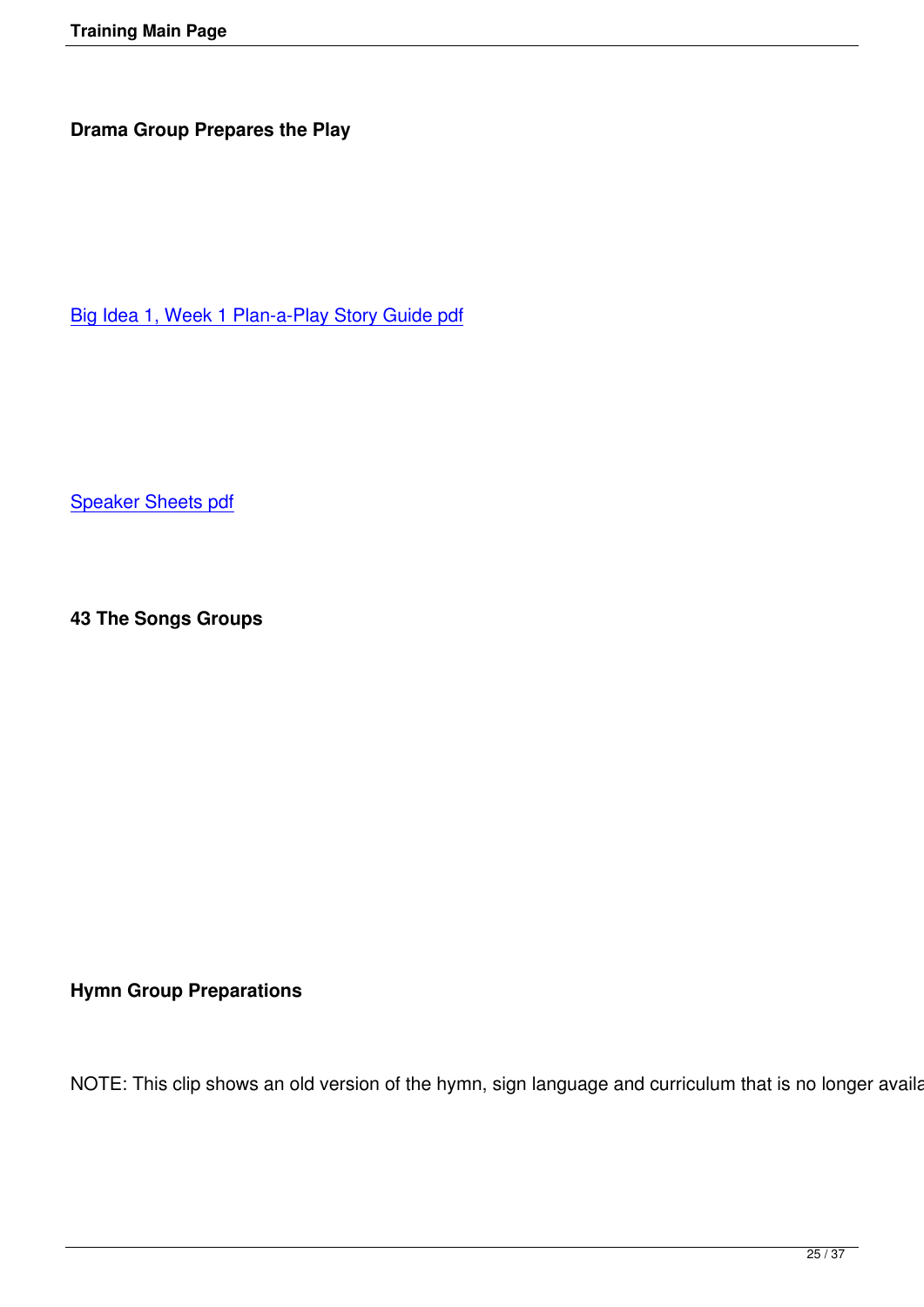Big Idea 1, Week 1 Scripture Verse Song Discussion Questions and Sign Language pdf

[Big Idea 1, Week 1 Hymn Discussion Questions and Sign Language pdf](images/Weekender Binder Portions/Documents for Training Video on Website/43 Big Idea 1 SV Song Dis and SL.pdf)

[Big Idea 1, Week 1 Song Game pdf](images/Weekender Binder Portions/Documents for Training Video on Website/43 Big Idea 1 Hymn Dis and SL.pdf)

**44 The Games Groups**

**Games Group Discussion and Game**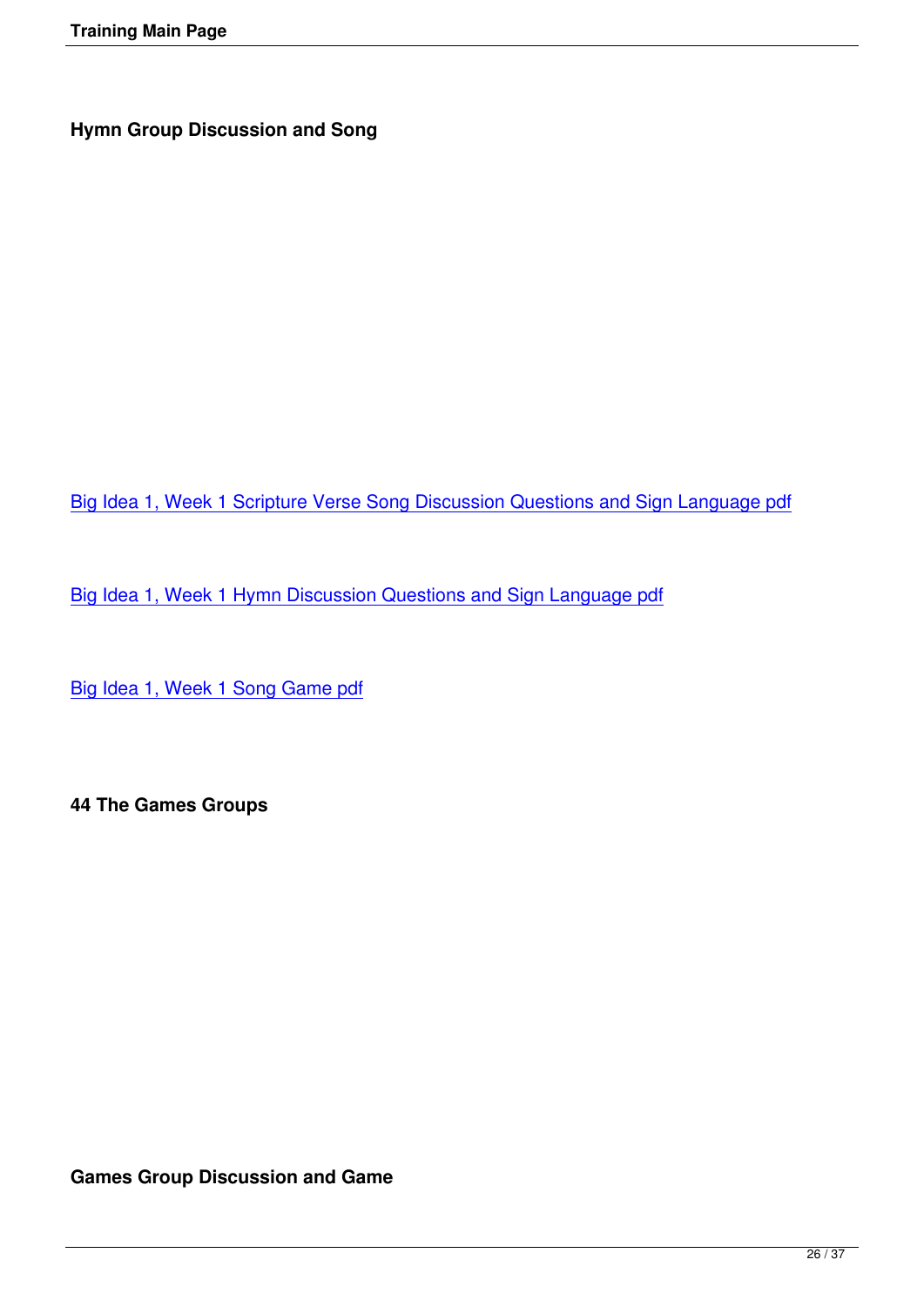NOTE: At CHBC we combine the games group activities to fit the number of small groups we use. So, you

Big Idea 1, Week 1 Scripture Verse Discussion Questions and Game pdf

[Big Idea 1, Week 1 Story Review Discussion Questions and Game pdf](images/Weekender Binder Portions/Documents for Training Video on Website/44 BI 1 week 1 SV Dis and Game.pdf)

[Big Idea 1, Week 1 Big Idea Discussion Questions and Game pdf](images/Weekender Binder Portions/Documents for Training Video on Website/44 BI 1 week 1 SR Dis and Game.pdf)

**45 Big Idea Craft Group**

Big Idea 1, Week 1 Craft Sheets pdf

[Big Idea 1, Week 1 Craft Presenter S](images/Weekender Binder Portions/Documents for Training Video on Website/45 Craft Sheets.pdf)heets pdf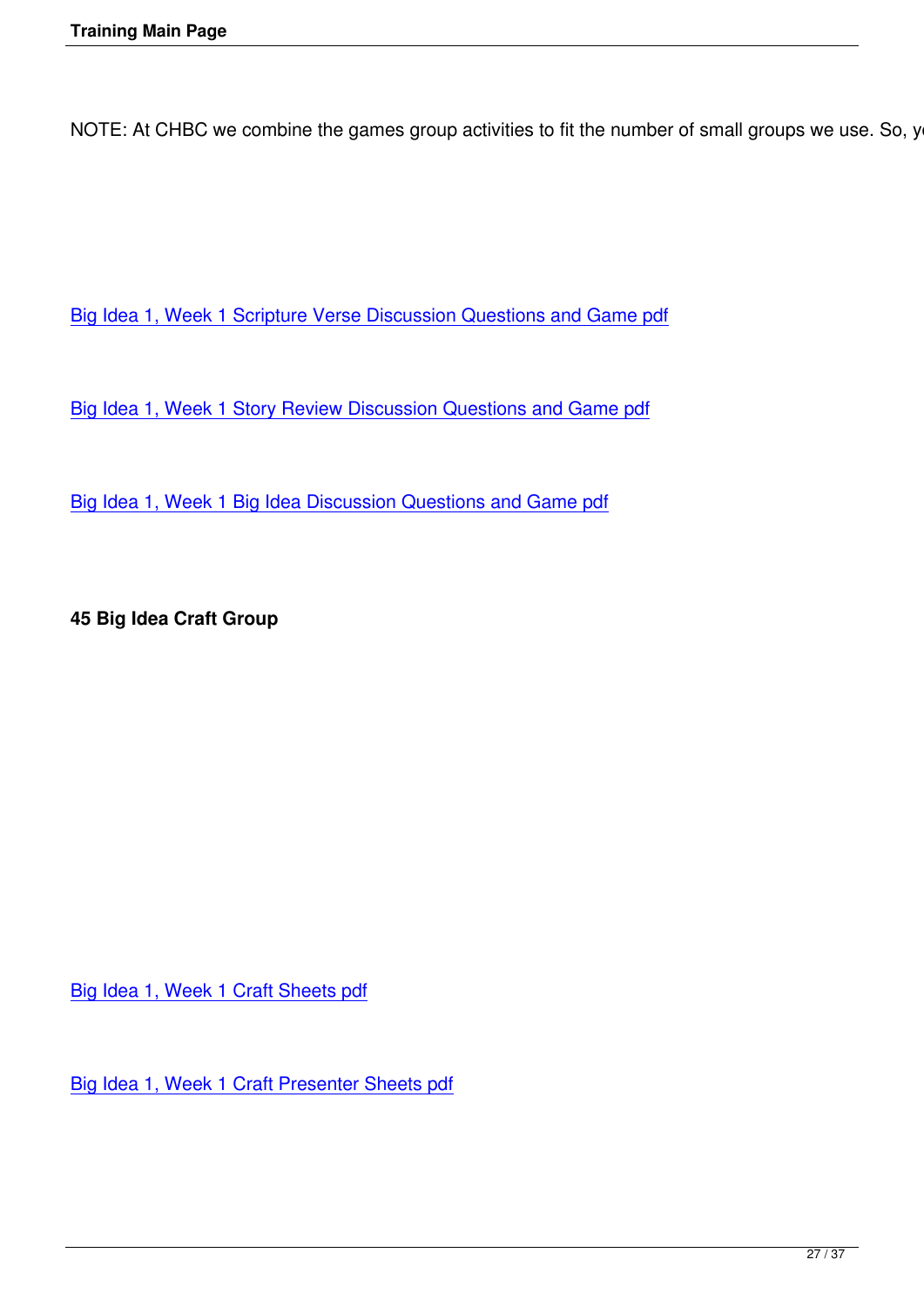Sample VIPP from CHBC pdf

[VIPP Clue Cards pdf](images/Weekender Binder Portions/Documents for Training Video on Website/46 VIPP Sample from CHBC.pdf)

[Big Idea 1, Week 1 V](images/Weekender Binder Portions/Documents for Training Video on Website/46 VIPP Clue Cards.pdf)IPP Game pdf

[Big Idea 1 VIPP Prayer Letter pdf](images/Weekender Binder Portions/Documents for Training Video on Website/46 VIPP Game BI 1, Wk 1.pdf)

**47 Closing Large Group Time**

**Purpose of Closing Large Group Time**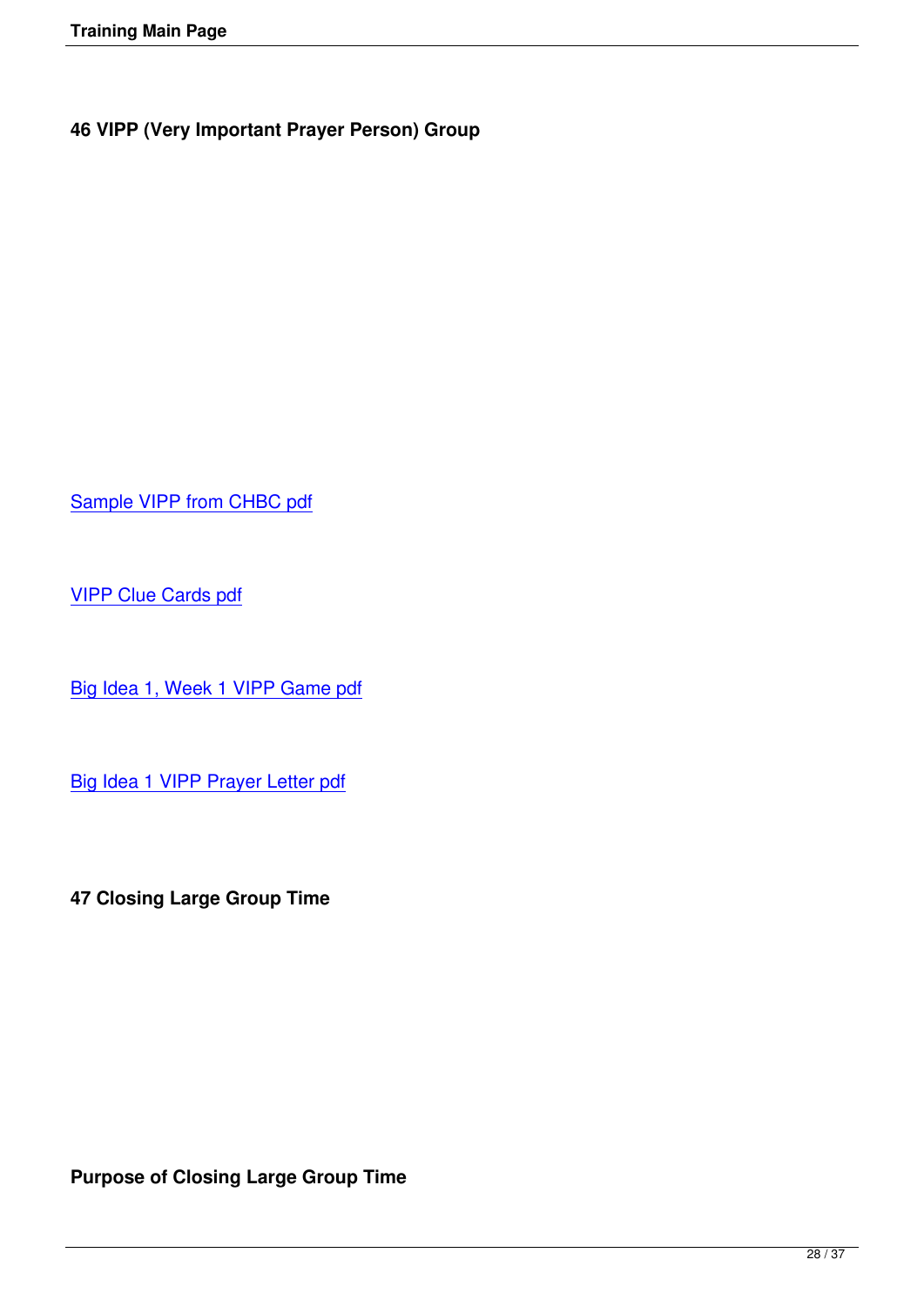**Drama Group Presentation in Closing Large Group Time**

**Hymn Group Presentation in Closing Large Group Time**

**Scripture Verse Games Group Presentation in Closing Large Group Time**

**Big Idea Group Presentation in Closing Large Group Time**

**Post Session Debriefing and Prayer**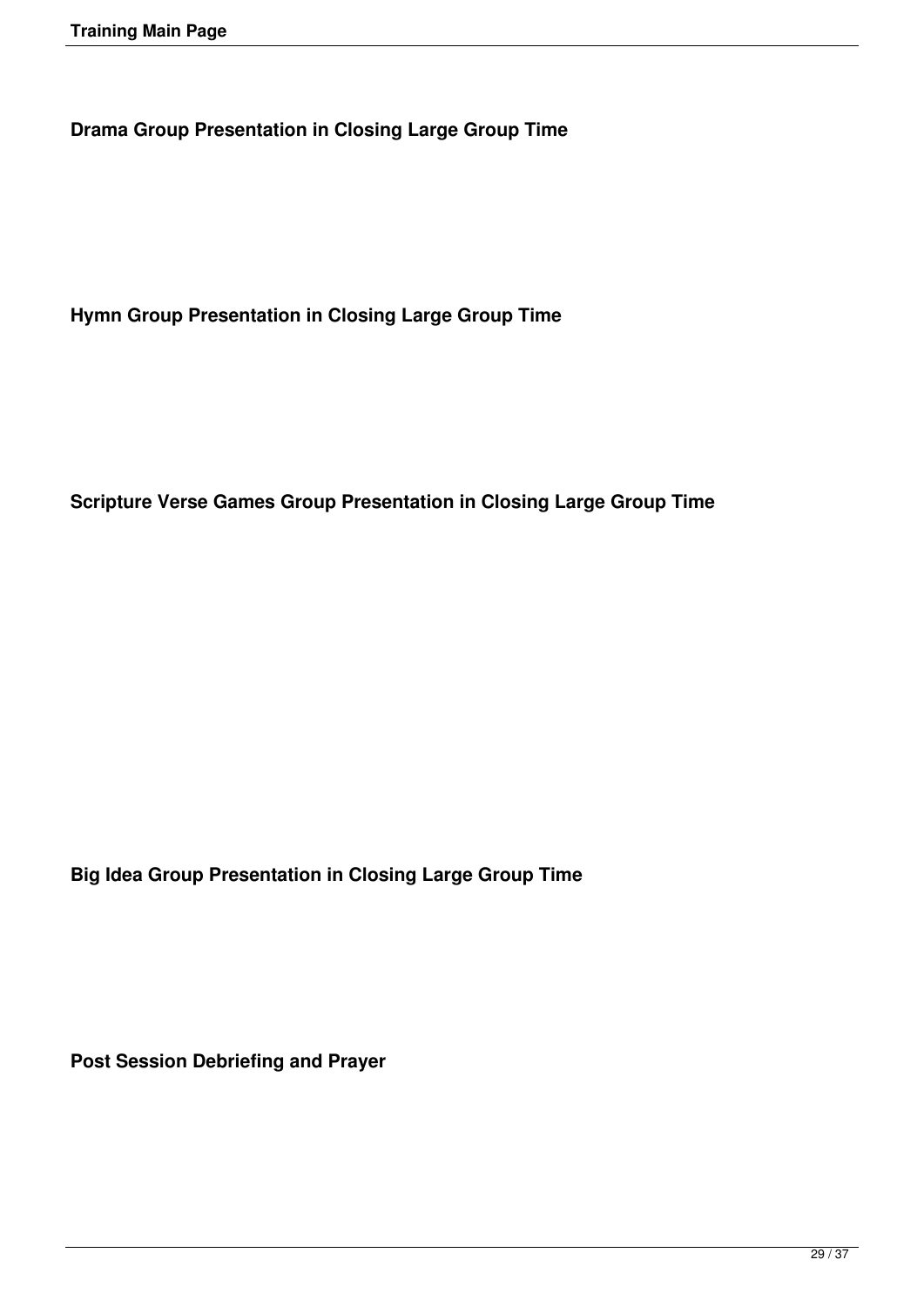**48 Optional Kindergarten Format**

**49 PF Resources**

**The Praise Factory Resources Overview pdf**

**[The Praise Factory Samples, from Big Id](images/Weekender Binder Portions/PF Resources Overview.pdf)ea 1 pdf** 

**50 Other Ideas and Uses of the PF Curriculum**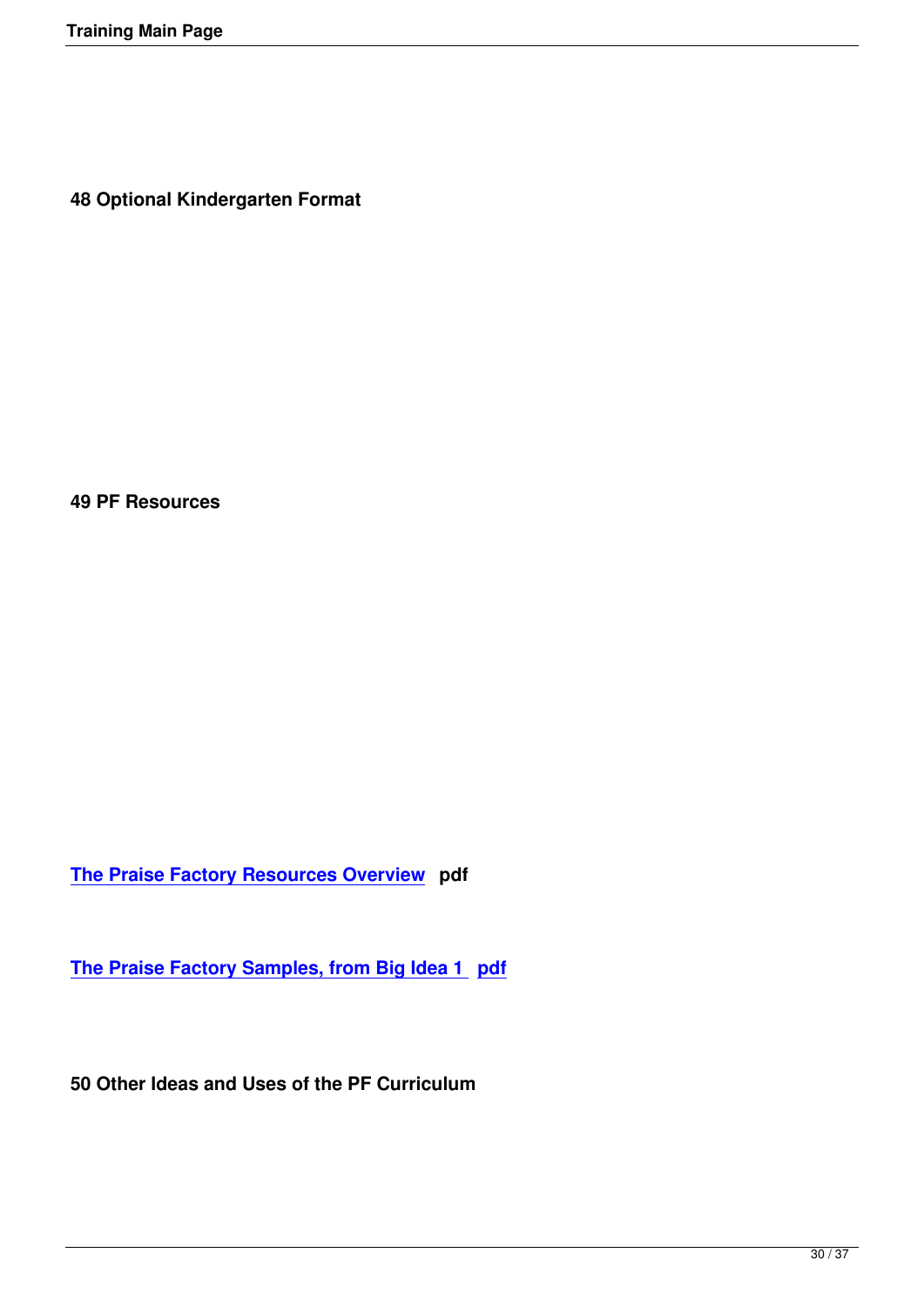## **51 Getting Started**

The Praise Factory: Getting Started pdf

## **[B. The CHBC Children](images/Weekender Binder Portions/9 20 2010 PF Getting Started.pdf)'[s Ministry](images/Weekender Binder Portions/9 20 2010 PF Getting Started.pdf) Weekender Binder**

This binder includes all the materials we give out at the CHBC Children's Ministry Weekenders that we hold

FYI: Add tabs to your binders that correlate to major sections to make them much easier to use.

*Download the whole document:*

Capitol Hill Baptist Church Children's Ministry Weekend Binder pdf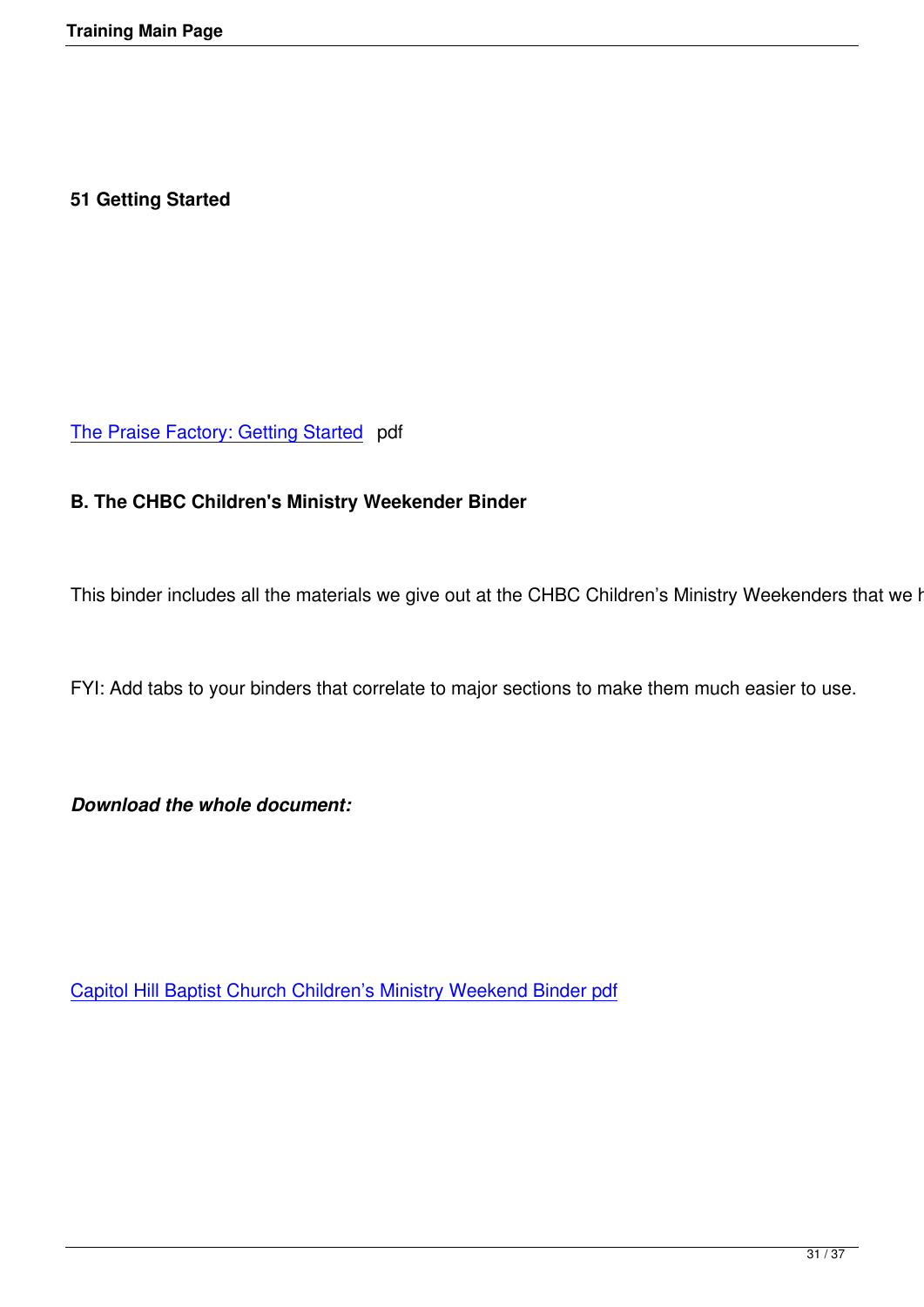**OR, Interested in just particular portions?**

**Here they listed as separate files:**

**All of the Introduction portion of the Binder as one file pdf**

**[Or, choose the sections you want:](images/Weekender Binder Portions/1 15 2011 Intro Section.pdf)**

**Table of Contents pdf**

**[Philosophy of Childre](images/Weekender Binder Portions/Table of Contents.pdf)n's Ministry: Capitol Hill Baptist Church pdf**

**[Book and Website Resource List pdf](images/Weekender Binder Portions/1 15 2011Philsopohy Section.pdf)** 

**[Overview of the Praise Factory Famil](images/Weekender Binder Portions/1 15 2011 Book and Website Resource List.pdf)y of Curriculum pdf**

**The Praise Factory Family of Curriculum: Pros and Cons pdf**

**[How Praise Factory Family of Curriculum Developed pdf](images/Weekender Binder Portions/PF Fam Pros and Cons.pdf)**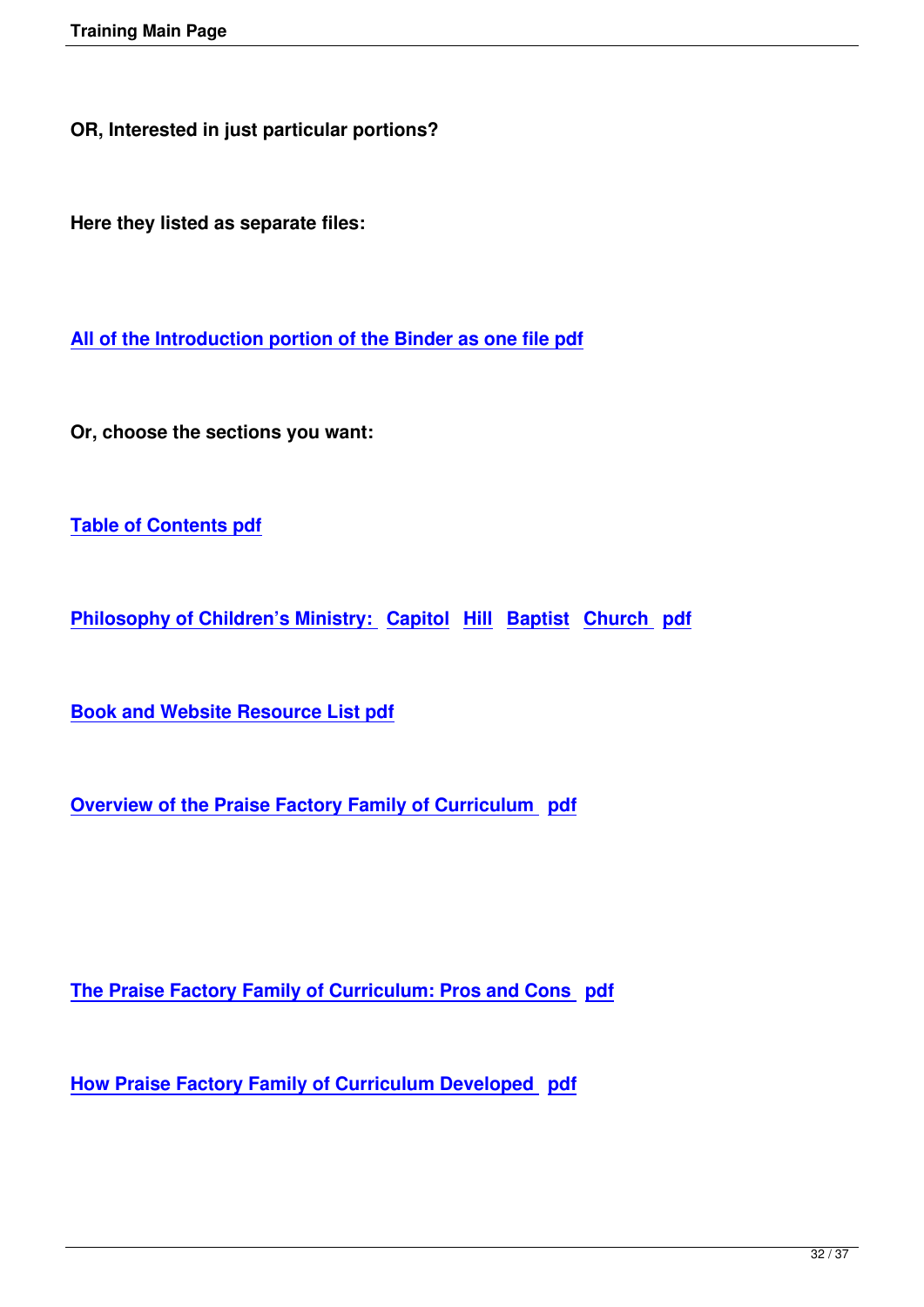**Entire Teach, Take & amp; Tell portion of the Binder as one file pdf** 

**[Or, choose the sections you want:](images/Weekender Binder Portions/1 15 2011 TTT.pdf)** 

Teach, Take & amp; Tell Overview pdf

Teach, Take & amp; Tell Activity Descriptions pdf

Teach, Take & amp; Tell Samples from Big Question 1 pdf

Teach, Take & amp; Tell Curriculum Formats pdf

Teach, Take & amp; Tell Regular Session Lesson Plan Sample pdf

Teach, Take & amp; Tell Extended Session Lesson Plan Sample pdf

Teach, Take & amp; Tell Getting Started pdf

**Entire Big Questions & amp; Answers for little people portion of the Binder as one file pdf**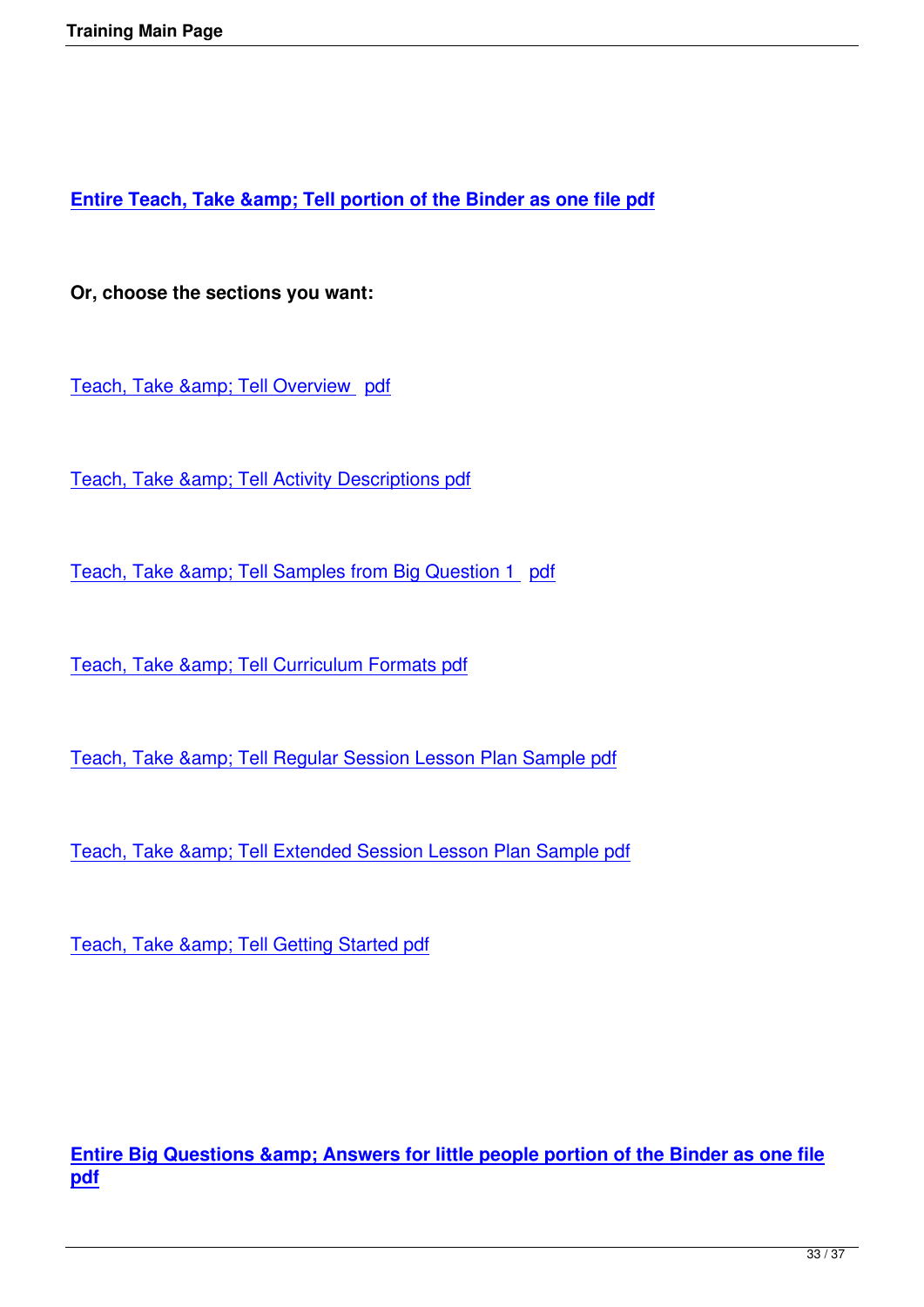**Or, choose the sections you want:** 

Big Questions and Answers for little people Overview pdf

[Big Questions and Answers for little people Activity Descrip](images/Weekender Binder Portions/BQA Overview.pdf)tions pdf

[Big Questions and Answers for little people Samples from Big Quest](images/Weekender Binder Portions/BQA Activity Descriptions.pdf)ion 1, Concept 1 pdf

[Big Questions and Answers for little people Curriculum Formats pdf](images/Weekender Binder Portions/BQA Activity Samples.pdf)

[Big Questions and Answers for little people Regular Session Lesson](images/Weekender Binder Portions/9 22 2010 BQA curriculum formats.pdf) Plan Sample pdf

[Big Questions and Answers for little people Extended Session Lesson Plan Sample pd](images/Weekender Binder Portions/BQA Sample Lesson Plan Regular Session.pdf)f

[Big Questions and Answers for little people Getting Started pdf](images/Weekender Binder Portions/BQA Sample Lesson Plan Extended Session.pdf)

**Entire Praise Factory portion of the Binder as one file pdf**

**[Or, choose the sections you want:](images/Weekender Binder Portions/1 15 2011 PF.pdf)**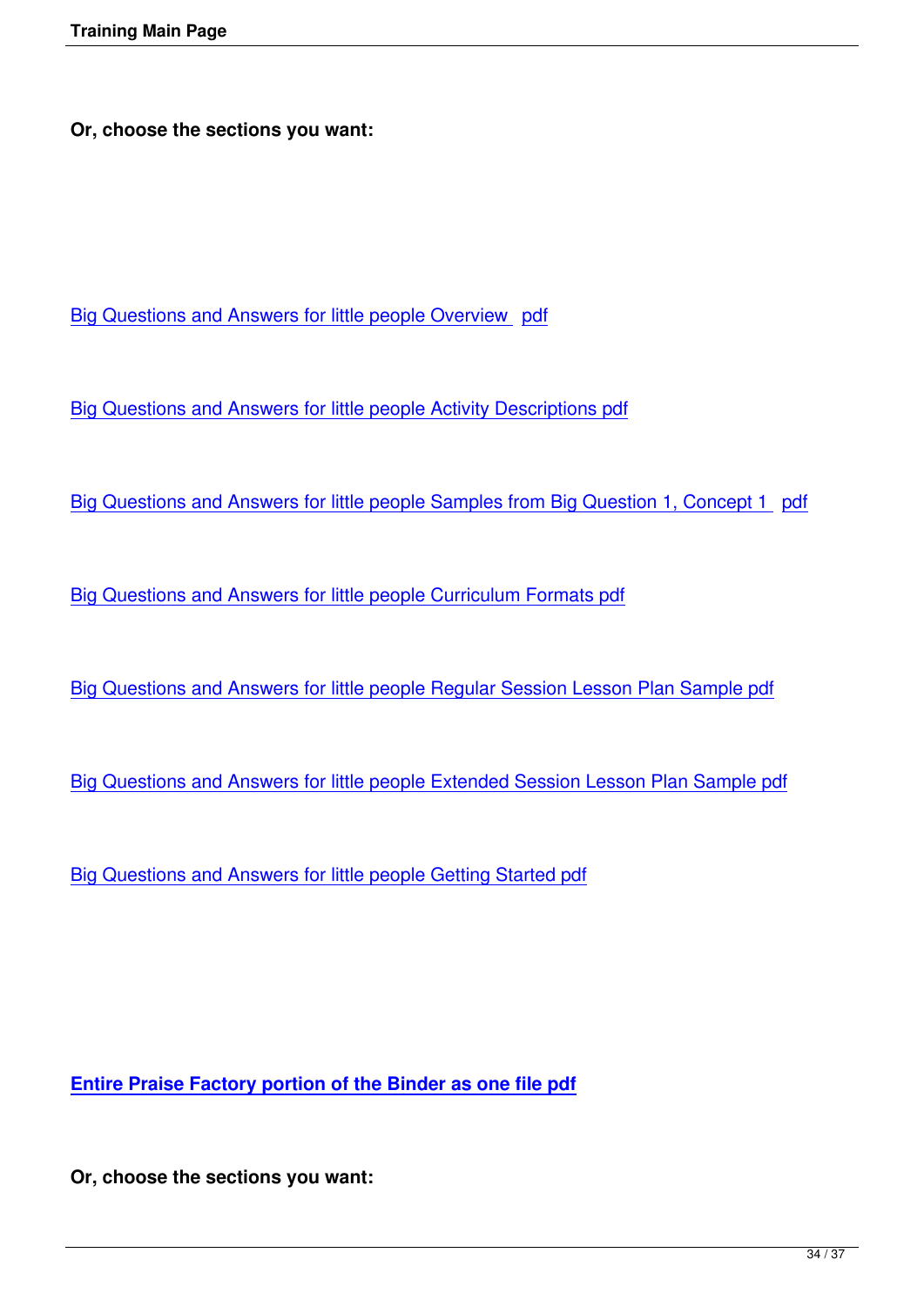The Praise Factory Overview pdf

[The Praise Factory Session and A](images/Weekender Binder Portions/PF Overview.pdf)ctivity Desriptions

**[The Praise Factory Resources Overview](images/Weekender Binder Portions/PF Activity and Session Overviews.pdf)** 

[The Praise Factory Samples, from Big Id](images/Weekender Binder Portions/PF Resources Overview.pdf)ea 1 pdf

[The Praise Factory: Getting Started](images/Weekender Binder Portions/1 15 2011 PF LP and Samples BI 1.pdf)

**Entire Other Children's Ministry Resources portion of the Binder as one file pdf**

**[Or, choose the sections you want:](images/Weekender Binder Portions/1 15 2011 End Section.pdf)**

The Baptism of Children: Capitol Hill Baptist Church pdf

[Children's Church and Family-Integrated Worsh](images/Weekender Binder Portions/Other Child Ministry Baptism of Children CHBC.pdf)i[p pdf](images/Weekender Binder Portions/Other Child Ministry Baptism of Children CHBC.pdf)

[Guidelines for Teaching Preschoolers pdf](images/Weekender Binder Portions/9 21 Children C and FI Worship.pdf)

[Classroom Management for Elementary Ag](images/Weekender Binder Portions/Other Child Ministry Preschool Guidelines.pdf)e Children pdf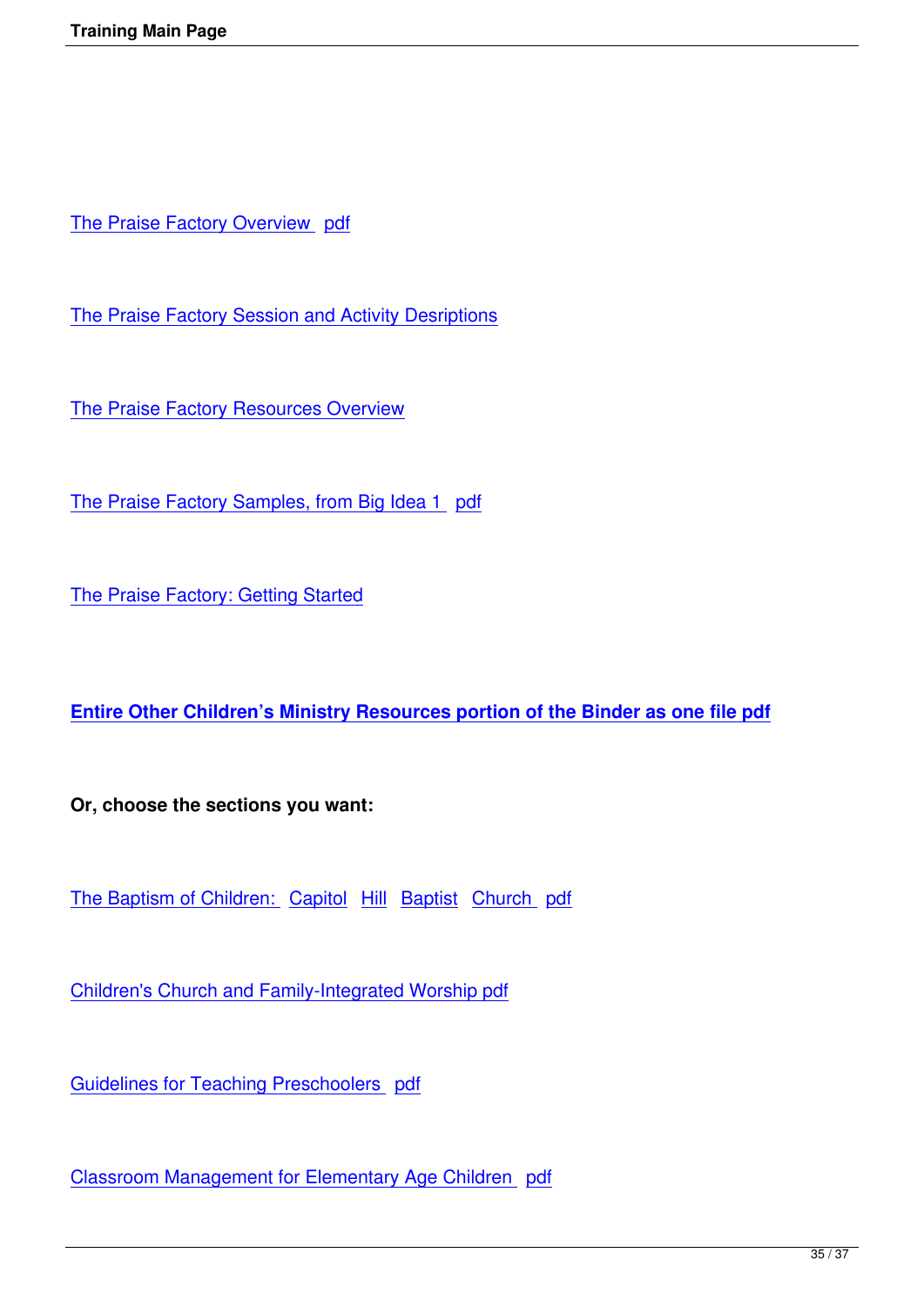*III. In-Depth Resources*

**A.Curriculum Introductions and Samples**

The Teacher Binder Introductions and the first lesson of each curriculum is a great way to get an in-

**1. Teach, Take & Tell**

**Teach, Take & amp; Tell Teacher Binder Introduction pdf** 

**Teach, Take & amp; Tell Big Question 1 Lesson Plan-- Regular Session Format (1- 1/14 hour single** 

Teach, Take & amp; Tell Big Question 1 Lesson Plan-- Extended Session Format (2-3 hour double s

**Resources Used in Teach, Take & amp; Tell Big Question 1, both Lesson Plan formats**

**2. Big Questions & Answers for little people**